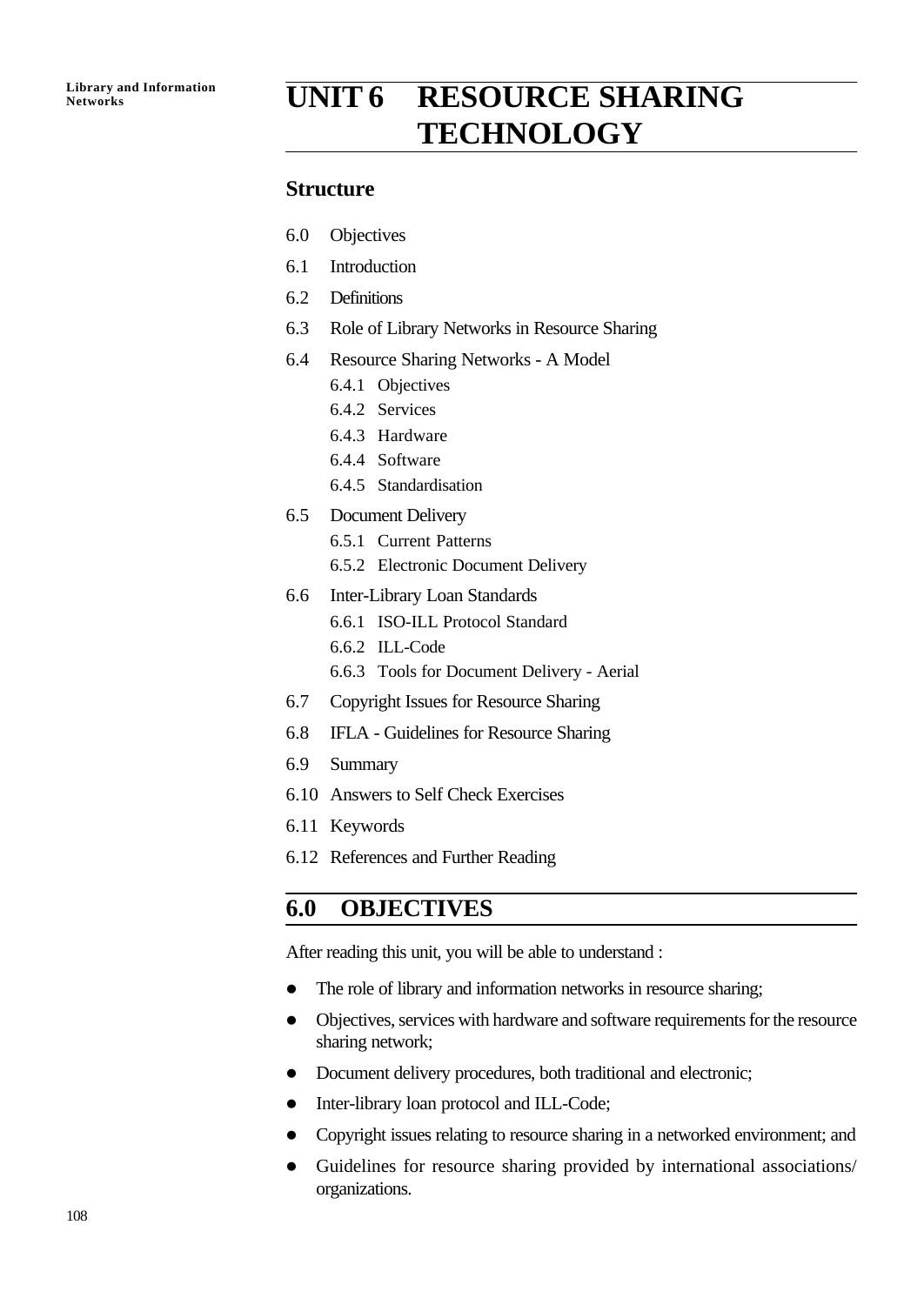Libraries are facing new challenges with the increase in the cost of publications and at the same time the reduced budgets. There is a continuous demand from the users for effective services while the staff and resources are being reduced at many libraries. The voluminous growth of published documents in the recent past, increasing cost of information sources, technological advancements that offer newer methods of information processing, retrieval and dissemination are some of the factors which have made resource sharing a necessity. Inter-library co-operation is a very old concept and a form of resource sharing. There are many instances of such cooperation among libraries in the library literature (Kaul, 1999).

The need for resource sharing was realised by libraries long ago. Besides the practice of inter-library loan, libraries also thought seriously of resource sharing in many other areas, such as cooperative acquisition, cooperative cataloguing, cooperative classification, etc. Inter-library loan has been practised as one of the most popular resource sharing activities among libraries. Inter-library loan in a traditional library is severely affected by barriers of information communication, such as apathy of the lending library, distance, language, time, etc. A computerised inter-library loan system overcomes these limitations.

For resource sharing, the participating libraries need to come together and co-operate in two broad areas: (a) Developing the collection on a shared basis, and (b) Developing services for exploiting such collection. Developing shared resources is of great importance and central to the concept of resource sharing. In developing the shared resources, the focus is first on eliminating duplication in the acquisitions of various participating libraries to the extent possible. Thereafter, the focus is on the selection of such publications which the participating libraries agree to share, and later on their acquisitions. The efforts of participating libraries in developing the shared resources are, therefore, directed in two distinct directions: (a) Rationalisation, and (b) Acquisition. There are several limitations to resource sharing in the print environment as it existed till recently: a) open access to shared resource not feasible; b) service depends upon library performance; c) access to shared resource at a cost.

User services are critical to the resource-sharing programme for its performance and effectiveness in providing access to shared resources. The libraries required to organise and provide the user services are not always fully equipped to meet such obligations. However, modern information technology has made the task of resource sharing very simple and convenient. The new technology brings forward to the information field many products and services which have changed the nature of fundamental library objectives and operations. There are two technologies that have contributed to these revolutionary changes. These are computer technology and telecommunication technology.

## **6.2 DEFINITIONS**

Some of the key definitions are :

"Document Delivery Service" is the provision of documents published, or unpublished in hard copy or microform, at an established cost upon request, not including the on-campus delivery of documents to patron's offices.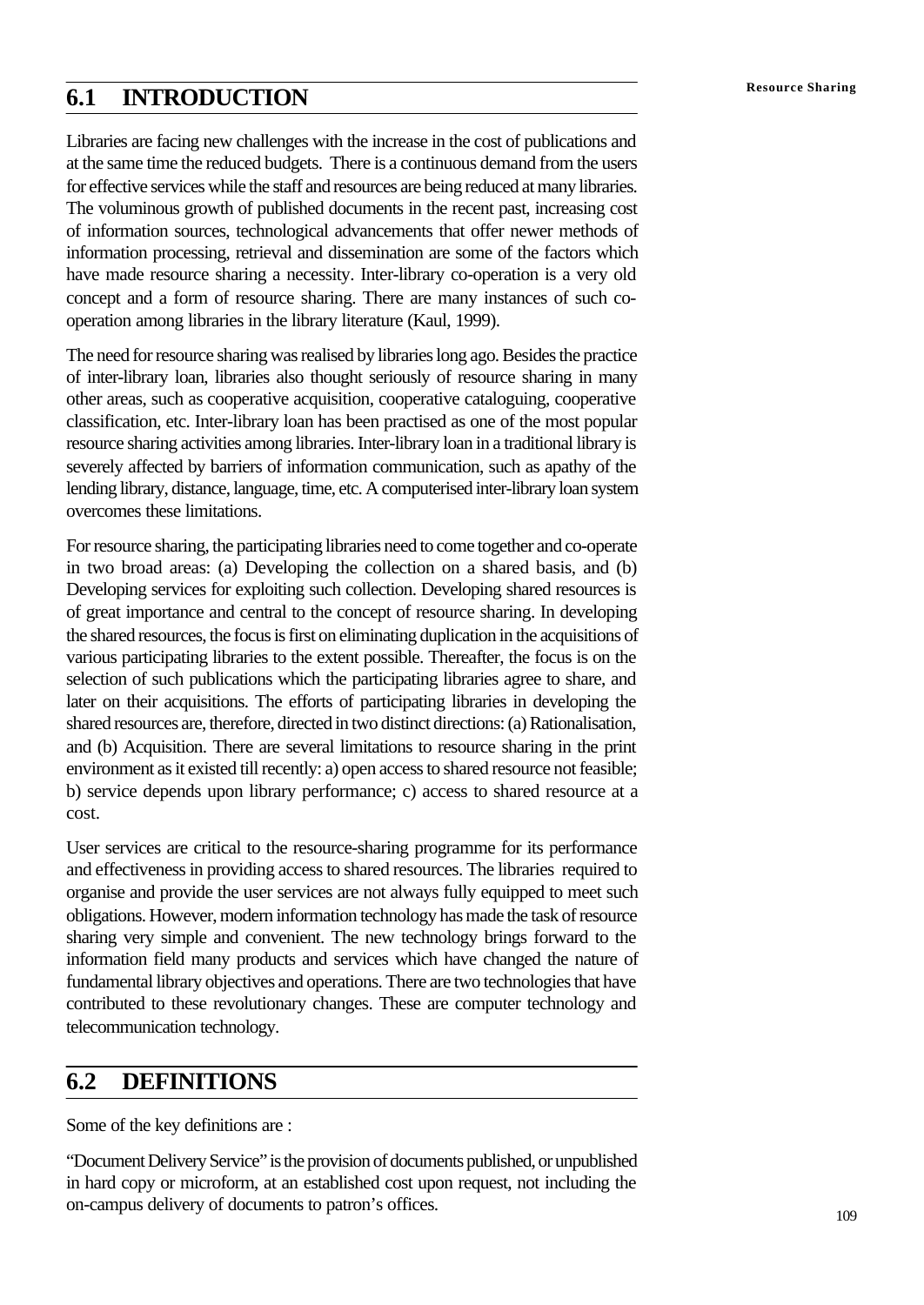"Document supplier" A person or organization, which provides copies of articles, books or other information whether free or at a cost or for profit.

"Inter-library loan" is the process by which a library requests materials from, or supplies materials to, another library.

Another definition of inter-library loan is "A transaction in which, upon request, one library lends an item from its collections, or furnishes a copy of the item, to another library not under the same administration or on the same campus".

Resource sharing is defined as "Activities engaged in by the libraries for the purpose of improving access to and delivery of the holdings of other libraries or information providers. Resource sharing may be established by informal or formal agreements or by contract and may operate locally, regionally, nationally, or internationally".

## **6.3 ROLE OF LIBRARY NETWORKS IN RESOURCE SHARING**

Library networks have grown mostly during the last thirty years in different geographical environments in order to cater to the specific needs of the users. In the United States there has been a proliferation of them. Library networks in other countries are also growing. Several models have emerged that provide specific services. Not all networks conform to the essential functions of library networks. However, the essential functions should include the promotion of resource sharing, creation of resource sharing tools like union catalogue development, rationalisation of acquisition of library materials, and maintenance of international standards for creation of records uniformly. Libraries should be able to join different types of networks depending upon the need and select a model which conforms to the requirements. (Kaul, 1999).

The library networks in the USA are in a most advanced level of development. The favourable factors responsible for successful development of library networking in the USA are the long tradition of cooperation among libraries, introduction of library automation as early as the 1960s, advances in information science during the 1970s and the 1980's and introduction of MARC format by the Library of Congress in 1968. The experience of the USA is valuable for networking in other countries for sharing of resources among libraries.

The three foremost bibliographic utilities and networks in the USA are: Online Computer Library Centre (OCLC), Research Libraries and Information Network (RLIN) and Washington Library Network. Library networking is based on three major areas of technology, viz., creation of bibliographic databases in machine readable format for storage and retrieval; hardware/software oft database use; and services and telecommunication mechanism for transmission of information. Read more on OCLC, RLIN, etc., discussed in unit 3 of this block.

Resource sharing work in the UK is also well established. The best example is Birmingham Library Co-operative Maintenance Project(BLCMP) in Birmingham, having 13 million bibliographic records of books, serials, music, etc., in its database and its catalogues get a hit rate of above 90 per cent with more than 60 libraries comprising public libraries, college libraries, university libraries, national and special libraries. BLCMP has introduced EDI clearing house service in about 15 25 libraries. In Australia the resource sharing tools have grown from catalogue cards to national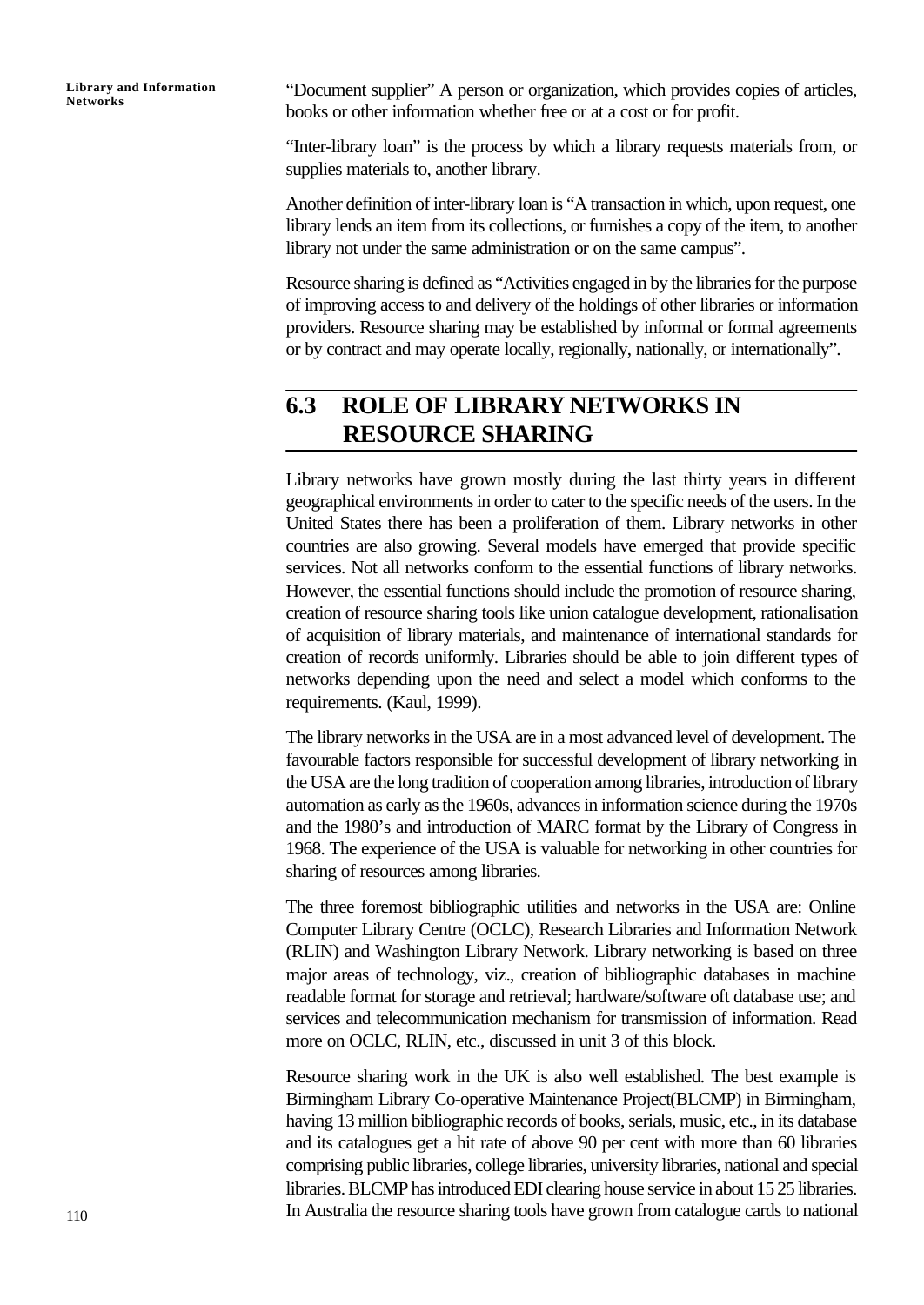databases with contributions from many older and larger libraries. In Australian **Resource Sharing** Bibliographical Network, the national and central bibliographic databases are maintained and coordinated and maintained by a national agency. The Swedish model for resource sharing is called the Consortium Model. This model is developed only for six major science and technology libraries in Sweden.

The developing countries like India are lagging behind in library cooperation. The reasons are poor funding in the beginning and non-existence of the spirit of give and take or exchange which are delaying the prospects of resource sharing programmes. The practice of resource sharing in the Republic of China (Taiwan) has been as limited in scale as has been in India. Greater efforts have been made in China for the development of documentary information resources because it was considered that these resources would work as China's knowledge reserve to promote the development of economy, science, technology and culture. The main effort was made on the rational distribution of the resources with the adoption of new technology. In some countries, resource sharing has become an important library programme such as in Thailand. In the 1970s work on the creation of bibliographic tools such as union catalogues and union lists of serials had begun but in the 1990s networking was considered to be the main tool for resource sharing. Best examples are MOSTE (Ministry of Science Technology and Environment) library network and CHULALINET (Kaul, 1999).

The growth of library networks in India can be traced to the initiatives made by NISSAT in establishing CALIBNET in 1986, DELNET in 1988 and other networks subsequently. Information and Library Network (INFLIBNET), a major programme of the University Grants Commission (UGC), was initiated in 1991. It aimed at establishing a national network of libraries and information centres in universities, institutions of higher learning and R and D institutions in India. It is basically a cooperative endeavour in resource development, sharing and its utilization at the national level.

Over the years, the INFLIBNET programme has progressed steadily and since May, 1996 it is an independent autonomous Inter-University Centre under the UGC to co-ordinate and implement nationwide high-speed data network using stateof-the-art technologies for connecting all the university libraries in the country. INFLIBNET is set out to be a major player in promoting scholarly communication among academicians and researchers in India.

INFLIBNET Centre, in its initial phase, has focussed on the building up the infrastructure at the participating libraries, and preparing them to accept the change brought about by information technology. More importantly, INFLIBNET has been able to create an IT conscious environment in university libraries. Librarians have now accepted and are eagerly working to bring these changes to their libraries.

No efforts have yet been made to network public libraries. However, considerable progress has been made by other regional networks, viz., DELNET, ADINET, BONET, MALIBNET, PUNENET, etc, which are discussed in unit 3 of this block.

## **6.4 RESOURCE SHARING NETWORKS - A MODEL**

Computer application in the library and information field has made phenomenal progress in industrialised countries where hardware, software and communication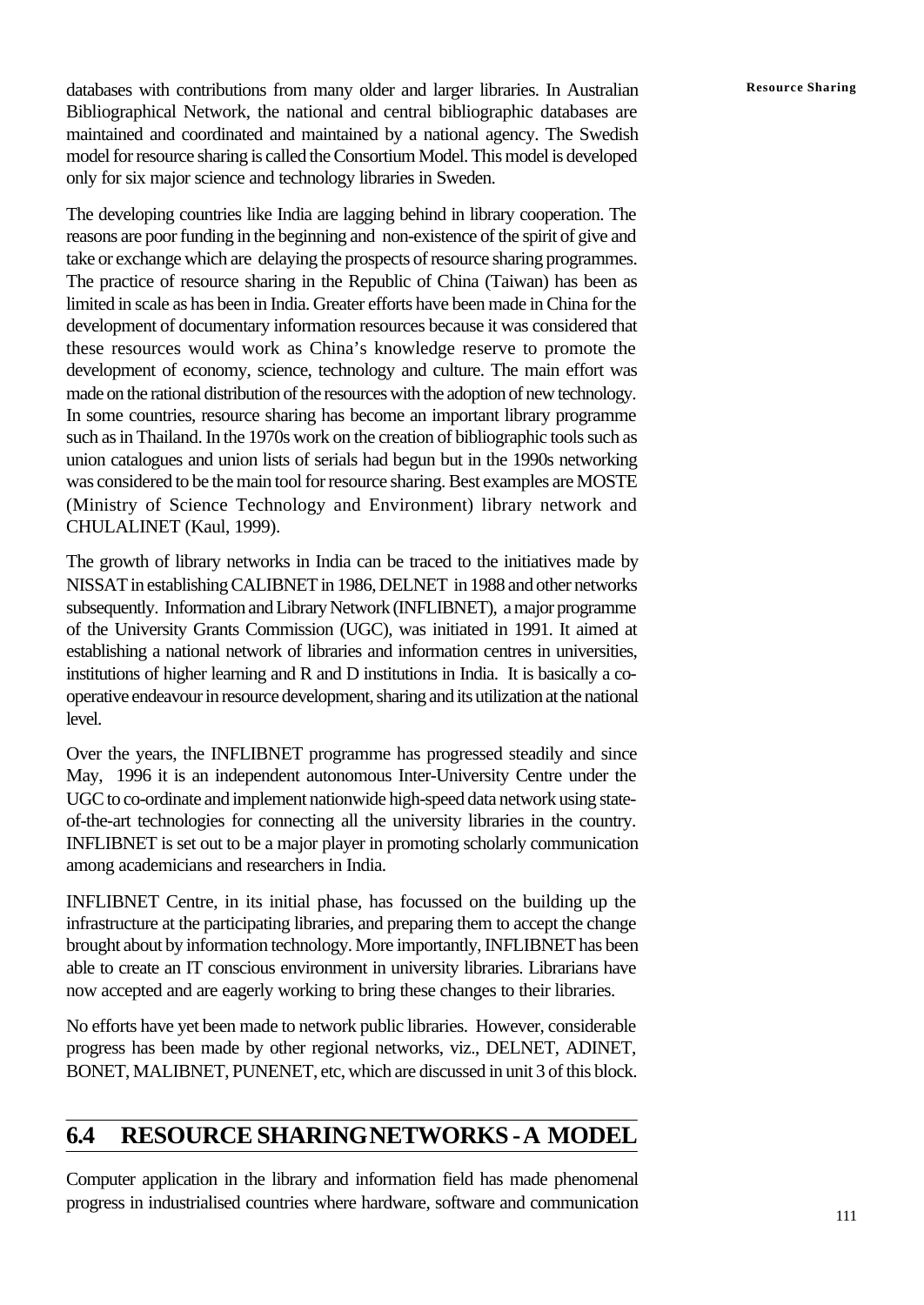facilities are well developed. In view of their technological advancement, they are able to computerise their entire library and information system with a great success. Besides improving the services and operations for a better performance, libraries are able to evolve effective computer networks towards optimum utilization of resources and facilities. With developments in the technology and reducing costs, libraries are able to acquire latest IT tools at much reduced prices, thus helping them to achieve what they could not 10 years ago. Technological advancements are helping libraries to bring out new ways of sharing resources and providing efficient services.

## **6.4.1 Objectives**

The objective of a resource sharing model is to have cooperative networks at national, regional or local level. Its activities are directed towards promoting cooperative endeavors in resource development and utilization, with a view to organise library services at macro level at an economical cost with maximum benefits. With the resource sharing model, libraries are expected to coordinate their activities to avoid duplication to the extent possible. By doing so, the total library funds will go a long way in optimizing resources and services. The main motivation of the libraries to participate in the resource sharing network is to spend less than it would were it to has to operate individually. The ultimate aim is to offer speedy and efficient services to users, academics and researchers of the institution.

Resource sharing objectives can be further listed here in the context of Resource Sharing Network Model (Raina, 1997).

- 1) To identify all the potential users of the programme and to be responsive to their scholarly needs.
- 2) To encourage the participants to pool and share resources so that a usable and exhaustive knowledge resource base required in the field of interest and related areas is built up and the limited funds are thus made to go a long way.
- 3) To overcome time, space and language barriers in: (a) accessing; (b) obtaining the desired document /information through; (c) compilation of union catalogues; and (d) promoting faster modes of document delivery.
- 4) To facilitate access to other related national and international databases, information centres and networks in India and abroad.
- 5) To evolve standards and uniform guidelines in techniques, methods, procedures, hardware, software and services and promote their adoption.

### **6.4.2 Services**

The services / benefits accruing from the resource sharing network get maximised and become cost effective. Multiple function / service is more justified than a single function/service. The cost will decline considerably as the use of the network increase. The following are the services listed:

#### 1) **Catalogue-based Services**

- Shared cataloguing of monographs, serials, and non-book materials.
- l Union catalogue of books, serials, theses/dissertations, non-book materials.
- l Online catalogue access for shared cataloguing and location identification.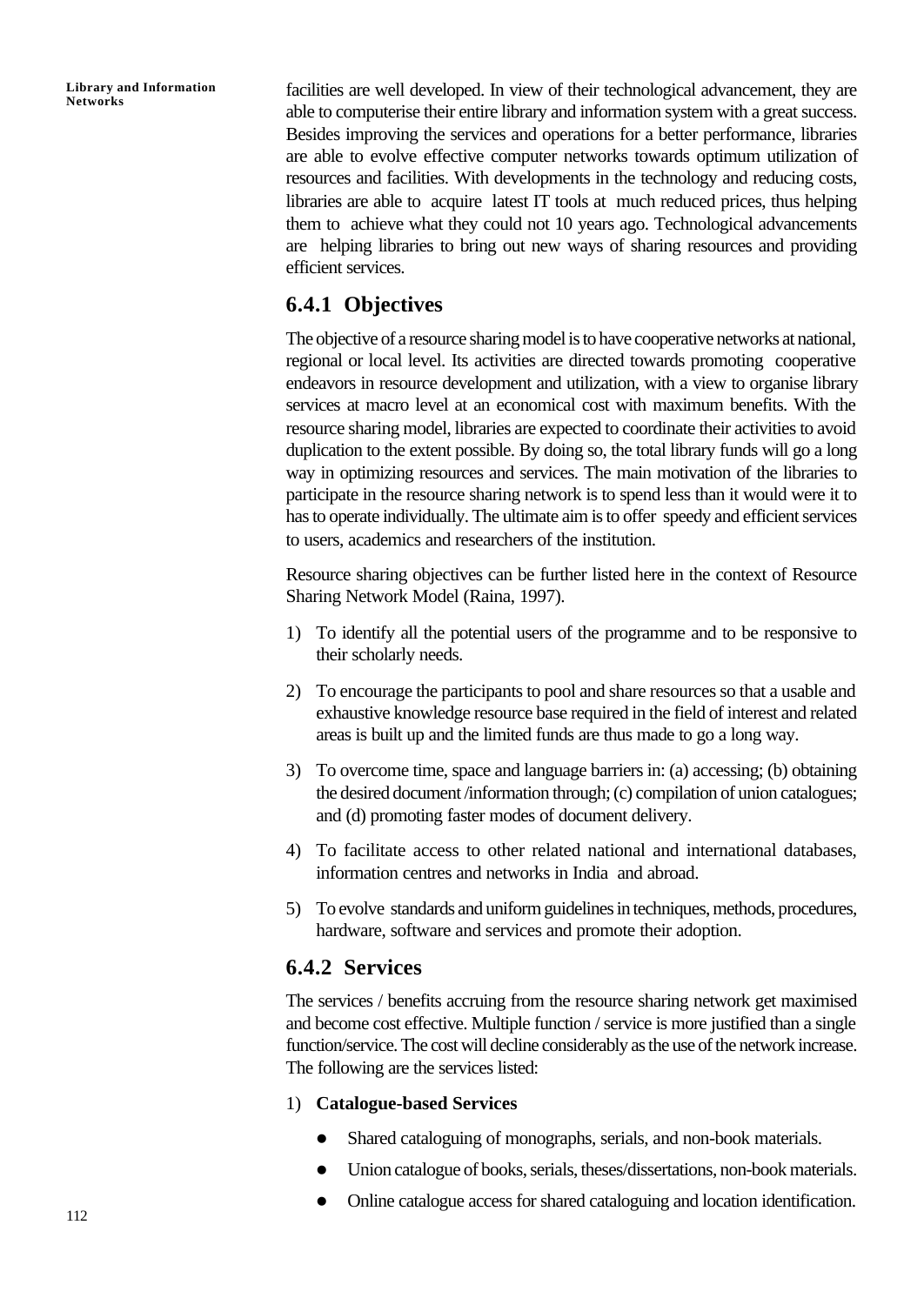Catalogue production in card, book, magnetic tape, floppy, CD-ROM **Resource Sharing** form.

- List of latest additions.
- Retrospective conversion.
- Preparation of Authority files,
- Bibliographic entry for Indian materials.

#### 2) **Database Services**

- l Bibliographic database services retrospective searches, SDI, Current Awareness Service, etc
- Database of non bibliographic information such as ongoing projects, completed projects, database of specialists, database of institutions.

#### 3) **Document Supply Services**

- Document delivery services (Fax,. non-fax)
- Inter-library loan request processing

#### 4) **Collection Development - Acquisition**

- Pre-order searching.
- Integration with cataloguing, OPAC and searching.
- Account keeping.
- Address file for supplier / publisher name etc.
- Updation of databases when the documents are withdrawn.

#### 5) **Serials Controls**

- Serials cataloguing.
- $\bullet$  Check-in.
- OPAC for serials.
- Subscription ordering etc.

#### 6) **Communication-based Services**

- Referral services.
- Electronic mail services transfer and receive messages.
- Bulletin board view / update bulletin board.
- Academic communication through electronic mail, bulletin board, file transfer, computer / audio / video conferencing.

#### **The service stages**

The above mentioned services cannot be started at a time. The different stages in which these services are to be implemented are:

#### **First stage**

Electronic mail, bulletin board, file transfer, fax transmission and referral services are some of the facilities that can be started once the library systems are interconnected through reliable electronic communication links.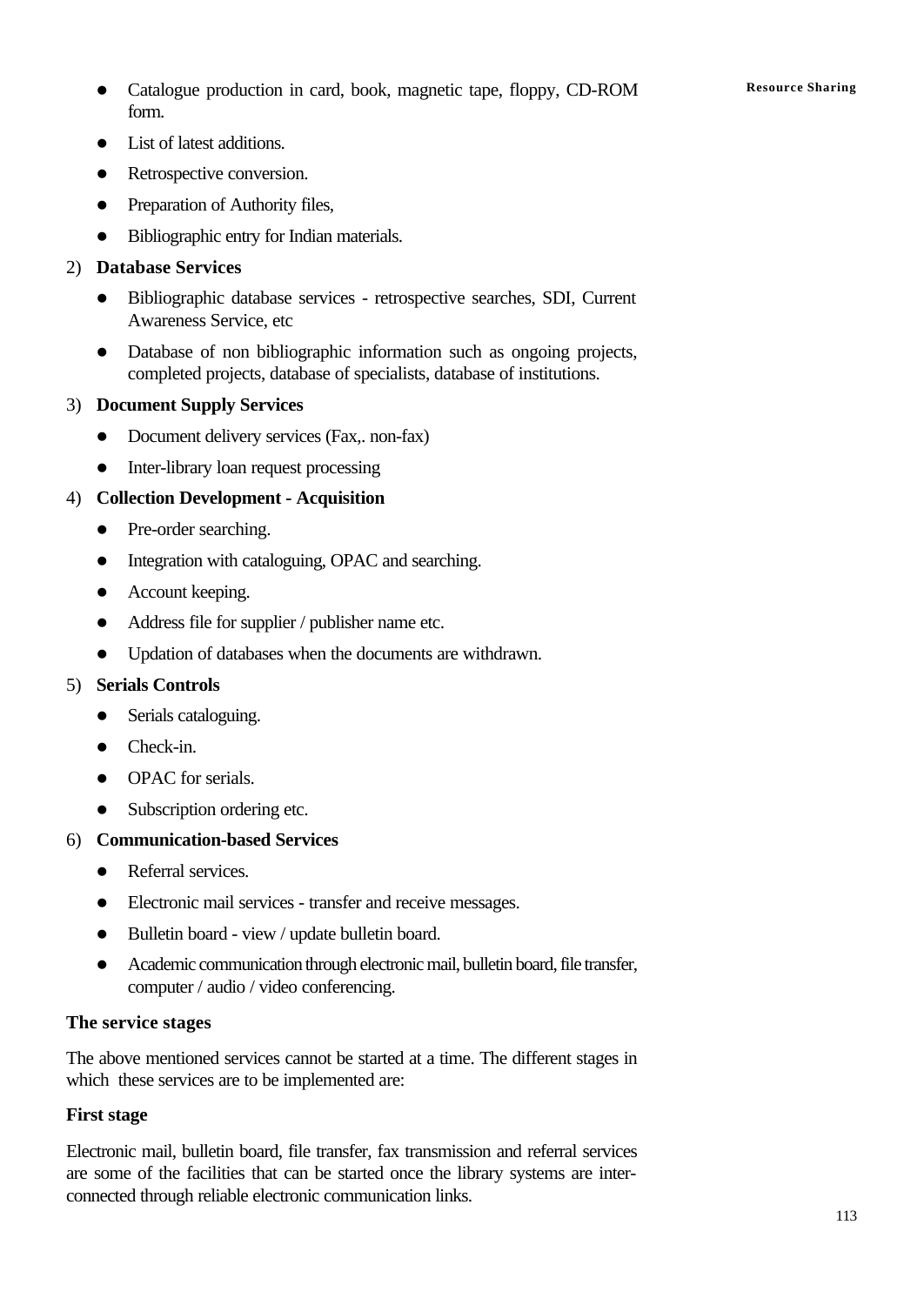#### **Second Stage**

In the second stage, catalogue and other database services like catalogue search, catalogue production, shared cataloguing, database searches, union catalogues and collection development can be taken up. The conversion of union catalogue into CD's/tapes could be taken up eventually.

#### **Third Stage**

Services like CAS, SDI, indexing, abstracting, bibliographic service etc could be taken up in the third stage of development of a resource sharing network. The aim of the network is to finally link all the operations of the participant libraries, including circulation and acquisitions, so that users get a clear picture of the document/s needed by them. The interconnection with other networks will also facilitate data access over much wider regions.

#### **Preconditions for the success of a resource sharing model**

It is essential to have an assessment of the status of library computerization which is a pre-requisite for implementation of a successful resource-sharing and networking programme. Availability of the computer systems, computerization of library operations, the softwares used and the connectivity speed, etc., are the preconditions for resource sharing network.

## **6.4.3 Hardware**

The participating libraries of the resource sharing network ideally have to go in for computer systems which-

- have hardware redundancy;
- have scope for upgradation;
- $\bullet$  have high computing facilities;
- are compatible with improved softwares;
- are compatible with other computer systems.

### **6.4.4 Software**

Software required can be grouped under:

- System software;
- Application Software; and
- Networking Software

System software is a part of the hardware and is offered by the hardware vendor. It controls computers and peripherals. In the library environment, the application software in Ms-DOS environment can be good for database creation, etc., while the unix/xenix are essential for networking. The libraries participating in the programme should go for the integrated library software package which can meet the requirements such as:

- Compatibility with hardware systems
- Compatibility with to Indian and international bibliographic standards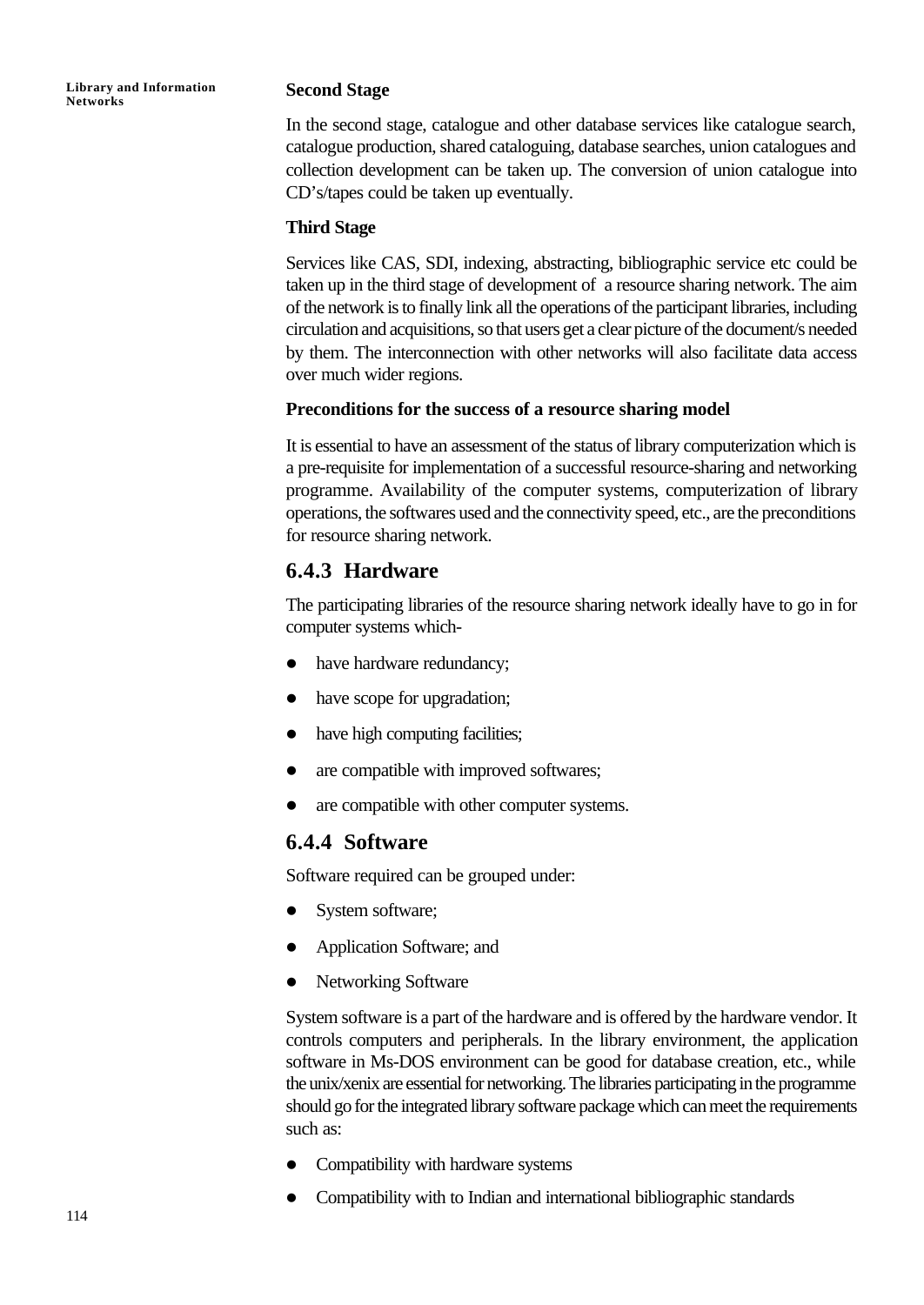- **•** Should operate in a multi-user environment **Resource Sharing** Resource Sharing
- Should be user friendly and menu driven
- Should have the least response time
- Should be capable of handling text as well as graphics with variable fields, subfields
- Support data security through passwords
- Should have provision for authority file maintenance
- Should have facility to generate card printing
- Should facilitate search through Boolean logic, single term search and subsequent coordination, truncation, etc.
- Import/export of data through standard exchange format.

### **6.4.5 Standardisation**

Standards are essential to ensure compatibility for interconnection of libraries and information centres. Standards promote economy of human effort, cost and time, facilitate interchangeability of information across units of a network, improve the quality of information services and reduce the economic and technical barriers in information flow. Adoption of a good set of standards by the participant libraries in the programme is a pre-requisite for achieving a certain level of quality consistency. It contributes to the optimum utilization of resources and facilities of the total network. Participating libraries will have to follow certain procedures and practices without which the resources held by them cannot be effectively and meaningfully shared.

#### **Areas of standardization include**

- Information handling
- **Communication**
- l Application software and hardware

#### **Information handling**

The specific areas of information handling, where standardisation is required, are:

- $\bullet$  Classification
- Subject headings
- Cataloguing of monographs, serials, and non-book materials
- Forms of headings in catalogue personal, corporate
- $\bullet$  Bibliographic description
- Standard identification numbers, code, abbreviations
- Transliteration
- Abstracting and indexing
- l Physical formats for catalogue, bibliography and indexing service production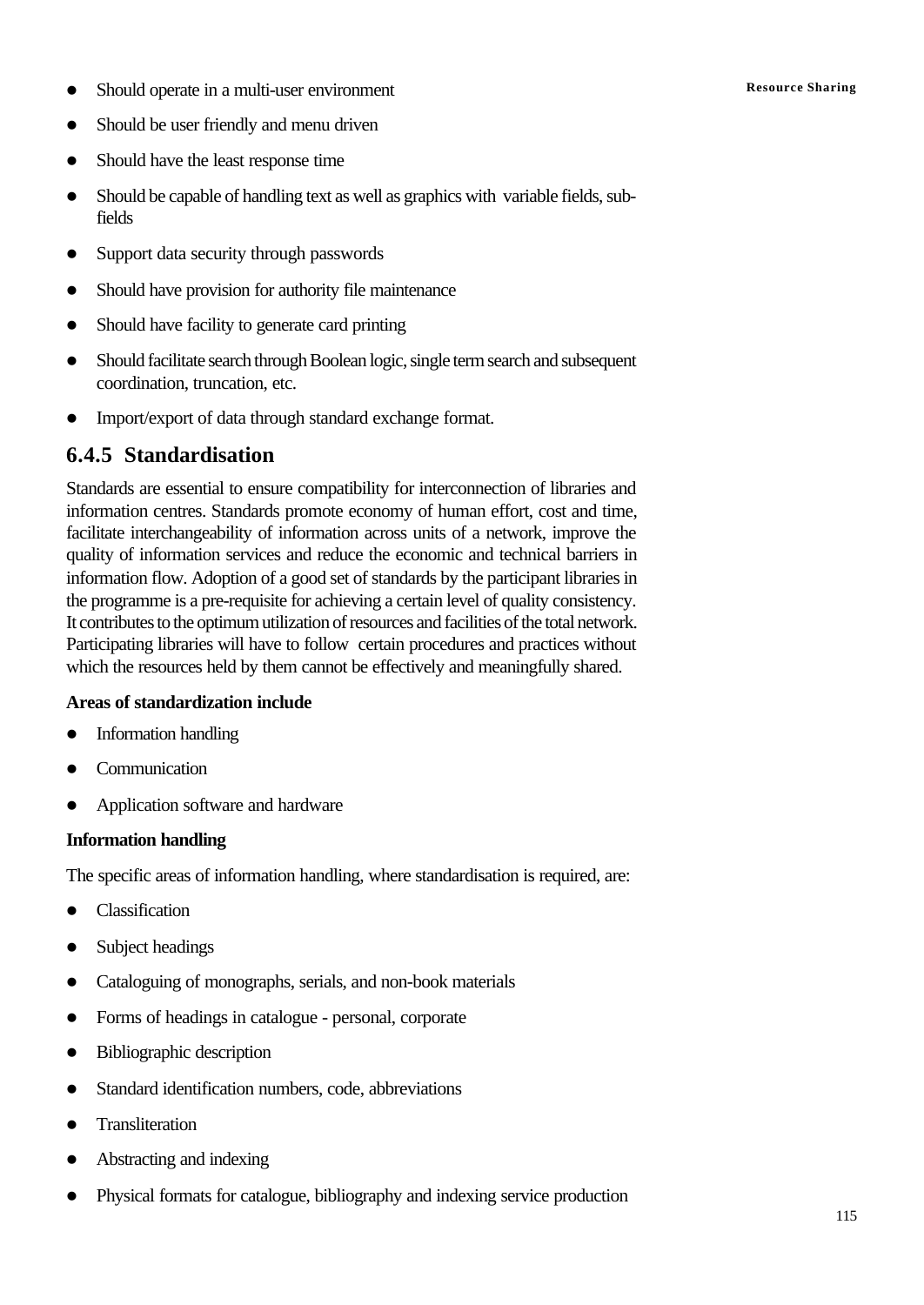- l Interchange of bibliographic data
- Search command language to use database.

#### **Communication**

The resource sharing network envisages a wider accessibility of its resources, facilities and services to information users disbursed all over the network by inter-connecting the libraries. A user irrespective of his/her distance and location, can access information available from anywhere on the network. In the network, physical availability of information at a place is not a consideration, because the user can draw upon the entire resources of the network sitting at a terminal in his own place.

Communication is the most crucial aspect of the network. Advances in the computer and communication technologies have now brought about a new change and global distances are no longer a barrier in data communication. Together with computer, communication has made data transmission and reception a common utility in daily life.

#### **Application software and hardware**

A clear distinction is to be made between the application software requirements for services at network level as a whole, such as union catalogue compilation and database maintenance and for individual library automation at the local level such as circulation, cataloguing, serials control operations etc. At the network level, only computerisation of cataloguing sub-system in each participating library is implemented. The other functions at each individual libraries such as circulation, serials control etc, may be computerized at convenience as they do not matter for networking requirements.

Application software should incorporate some of the special features listed below.

Desirable that the package be an integrated one to support (a) library automation and (b) database construction and information retrieval. It should support phased implementation, according to the particular library's priorities.

- Should not be tied to a specific hardware system
- Should be adaptable to varying local library requirements
- Should be compatible with relevant Indian and international standards
- Should be user friendly, supported with user manuals, etc.
- $\bullet$  Should handle the bibliographic data consisting of textual / graphic / variable fields and sub-fields and record lengths
- Should support data security, export-import, backup / restore etc.

The Resource sharing network will operate at various levels. The functions and services at each level or node vary in dimension. The hardware system to be provided at each level should take into consideration the features characteristic of that level. The technical specifications of the computer hardware system change from time to time. The best suited for the requirement needs to be used.

#### **Self Check Exercise**

1) Discuss the objectives of a resource sharing network. Explain the components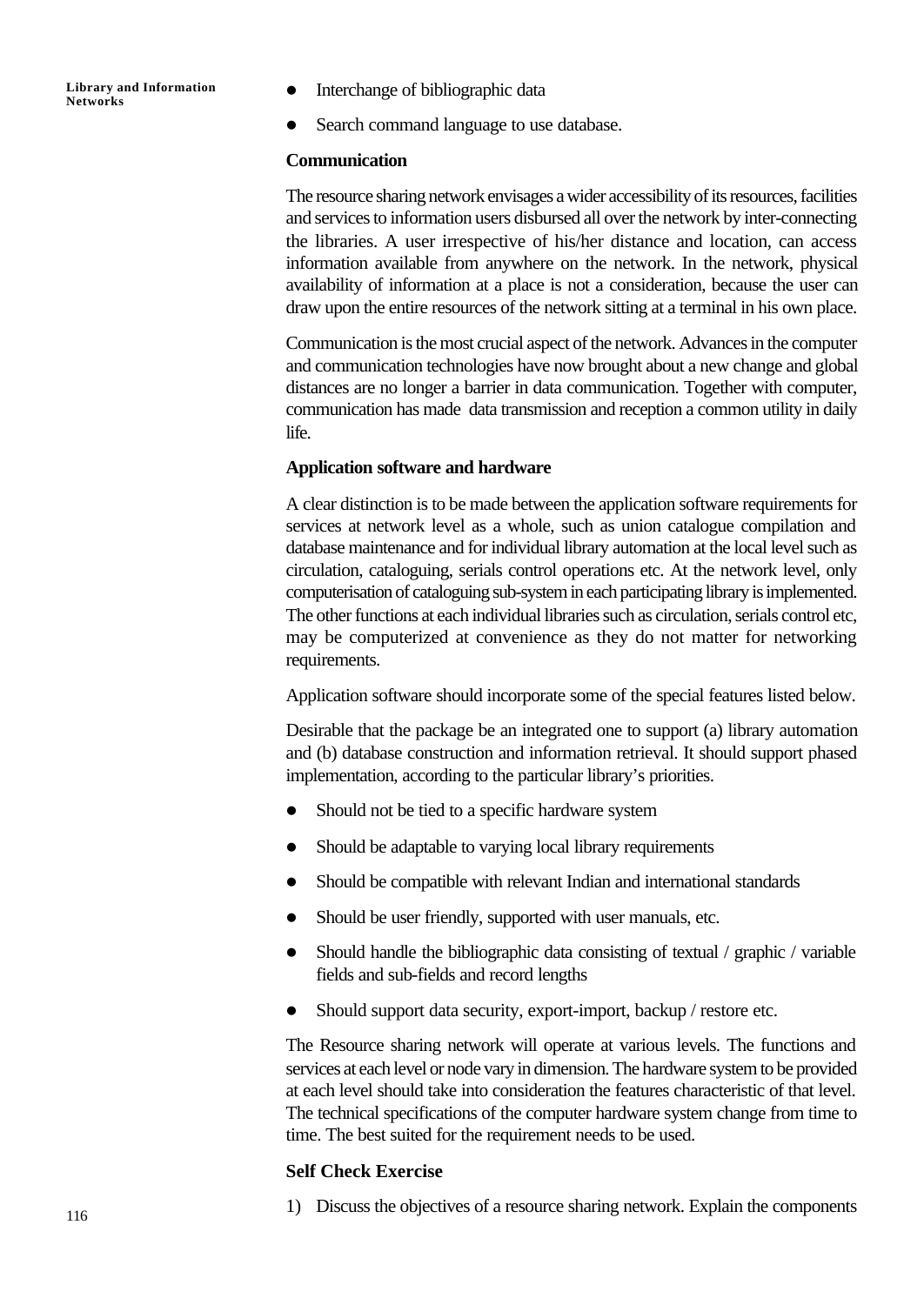of a resource sharing network. **Resource Sharing**

- **Note:** 1) Write your answer in the space given below.
	- 2) Check your answer with the answer given at the end of this unit.

..................................................................................................... ..................................................................................................... ..................................................................................................... .....................................................................................................

## **6.5 DOCUMENT DELIVERY**

This service enables a library to request another library for a copy of a document, to be transmitted via telefacsimile/e-mail or supply of hard copy through post. Document delivery, in its widest sense, refers to all aspects of the process of providing documents to end users. Specifically, it is defined as "the provision of documents as surrogates (e.g; photocopies, microforms, digital images) that are retained by the user." This definition is meant to apply regardless of whether the request is made directly by the user or is intermediated by a library or where or what type of source provides the document.

### **6.5.1 Current Patterns**

To understand the need to make systems supporting document delivery more efficient through electronic means, it is important to examine the current patterns of document delivery, and the problems that can reduce its overall efficiency.

Since the 1940s, few libraries have been able to collect individually the full range and quantity of materials demanded by their users. They have by necessity, become heavily dependent upon external sources, or materials to supplement the materials held in their local collections. In the last half a century, there has been an exponential growth in the amount of information published annually. More information was produced in the last 30 years, for example, than in the previous 5000 years (Wurman, 1989).

The funds available to libraries for acquisitions have not kept pace with the increase in published information. Libraries cannot afford to acquire, catalogue and house all the materials that may be required by their patrons. Despite rising costs, shrinking budgets and the information explosion, the library's role remains to mediate access to recorded information required by their users, which each library is unable to individually acquire and preserve in its entirety. To continue to provide users with access to as wide an array of information a possible, libraries have had to shift away from acquisition of materials for local collections to cooperating with other libraries to provide access to them (Graves and Wulff, 1990).

Currently the document delivery is not restricted solely to inter-library loans, or to libraries. Traditional sources of documents and methods for procuring them have multiplied such that there are many ways to obtain requested materials for users. For example, document delivery may take the form of photocopies or originals, requested over a telephone, by e-mail or ILL, procured from libraries, or the document supply centres or commercial suppliers and sent by mail, courier or fax, etc.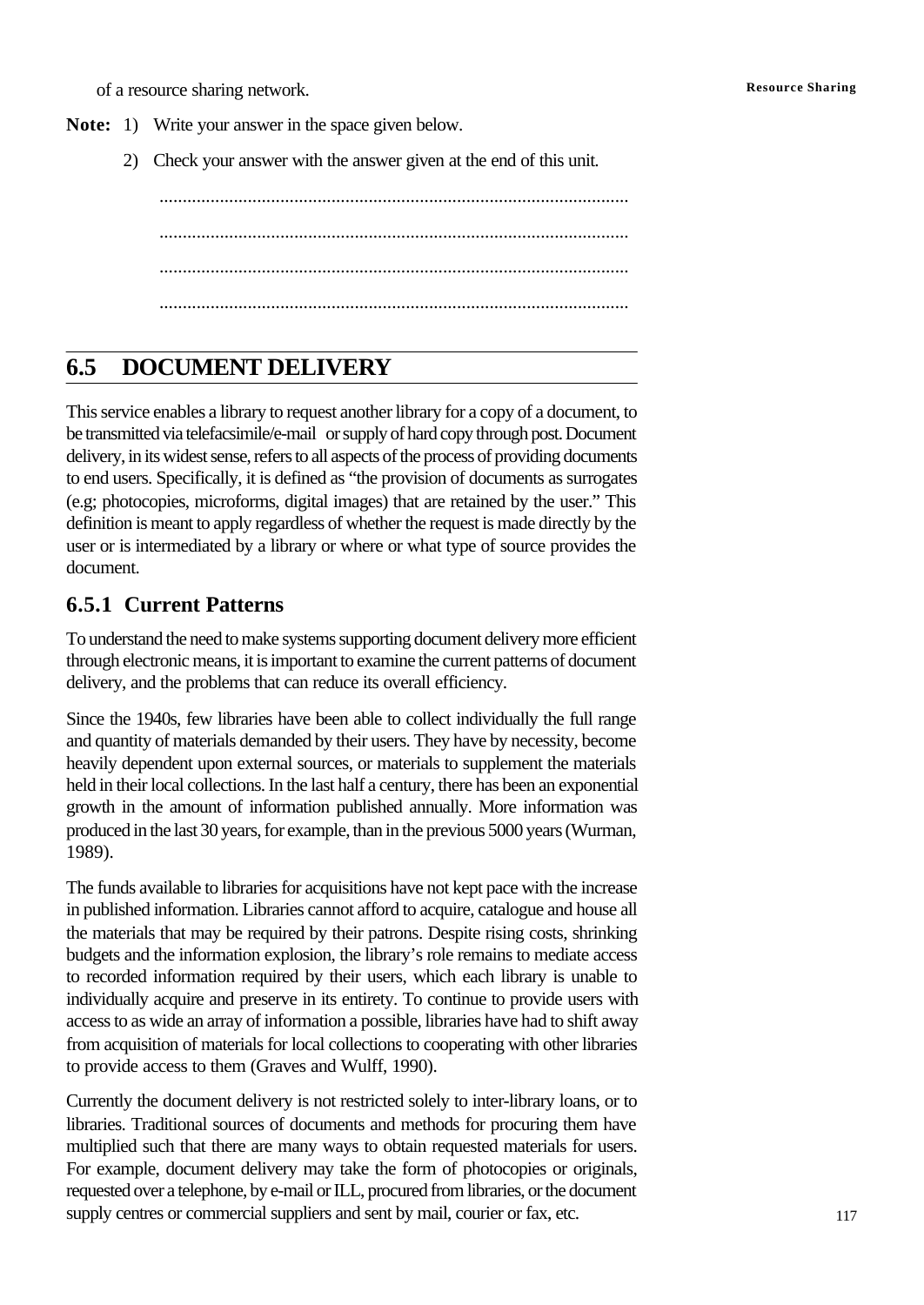**Library and Information**

### **Networks 6.5.2 Electronic Document Delivery**

Eelectronic document delivery enables a library to request another library for a copy of a document, to be transmitted via network facilities. This involves conversion of paper documents to electronic documents. Scanning and optical character recognition (OCR) technologies, which automatically put materials into electronic format, can help to speed up the conversion process. Apart from this, there is an increasing trend to generate the documents in electronic format. This will make electronic document delivery much easy.

The two major methods of creating electronic documents are conversion, or the capture of a document's image in digital form, and generation of documents in electronic format from the outset.

#### **Conversion of print and microform materials**

Fundamental to all conversion of paper documents into machine-processable form is the capture of the image into an electronic representation. This process has come to be called scanning or digitization. Once an image has been digitized, various hardware and software transformations can be applied to it to compress the amount of storage required for an image, to convert the machine-specific encoding of the image into a standard format for storage or exchange, and to analyze the content of the image.

#### **Electronic document generation**

While capture and storage of page images is required for that vast majority of the world's published heritage produced before the computer era, most documents today are generated through some electronic means. Computer typesetting and photolithography of computer-generated page images has now almost completely replaced the earlier mechanical methods of generating printed text. Computer text editors and word processors of varying degrees of sophistication have largely replaced mechanical and electro-mechanical typewriters for originating documents or producing fair copies of manuscript documents, non-textual documents such as graphs, illustrations, and maps through electronic means.

Documents originated with the aid of a computer system have important differences from those captured by means of image scanning. Most notably, computer "originals" are generally stored as encoded text that can be subsequently manipulated by computer programs and users. Thus, in a text file, the letter "A" is not stored as an analogue of the graphic character, but as a code which represents the linguistic or logical meaning of the character. Because the code represents a meaning rather than an image, it can easily be processed by computer systems. Additionally, electronic originals will include some method for indicating structural elements of the text, such as headings and tables, and explicit instructions for producing human-readable output.

#### **Electronic document Delivery System Model**

The electronic document delivery system consists of some applications and a server, which contains the online public access catalog. In a LAN environment, the server interacts with local devices and uses the LAN for electronic document transmission and user notifications by means of electronic mail.

The electronic document delivery system includes (Assunta Arte, 2001), in its design, the support user facilities like: The collective catalogue of serials available online, an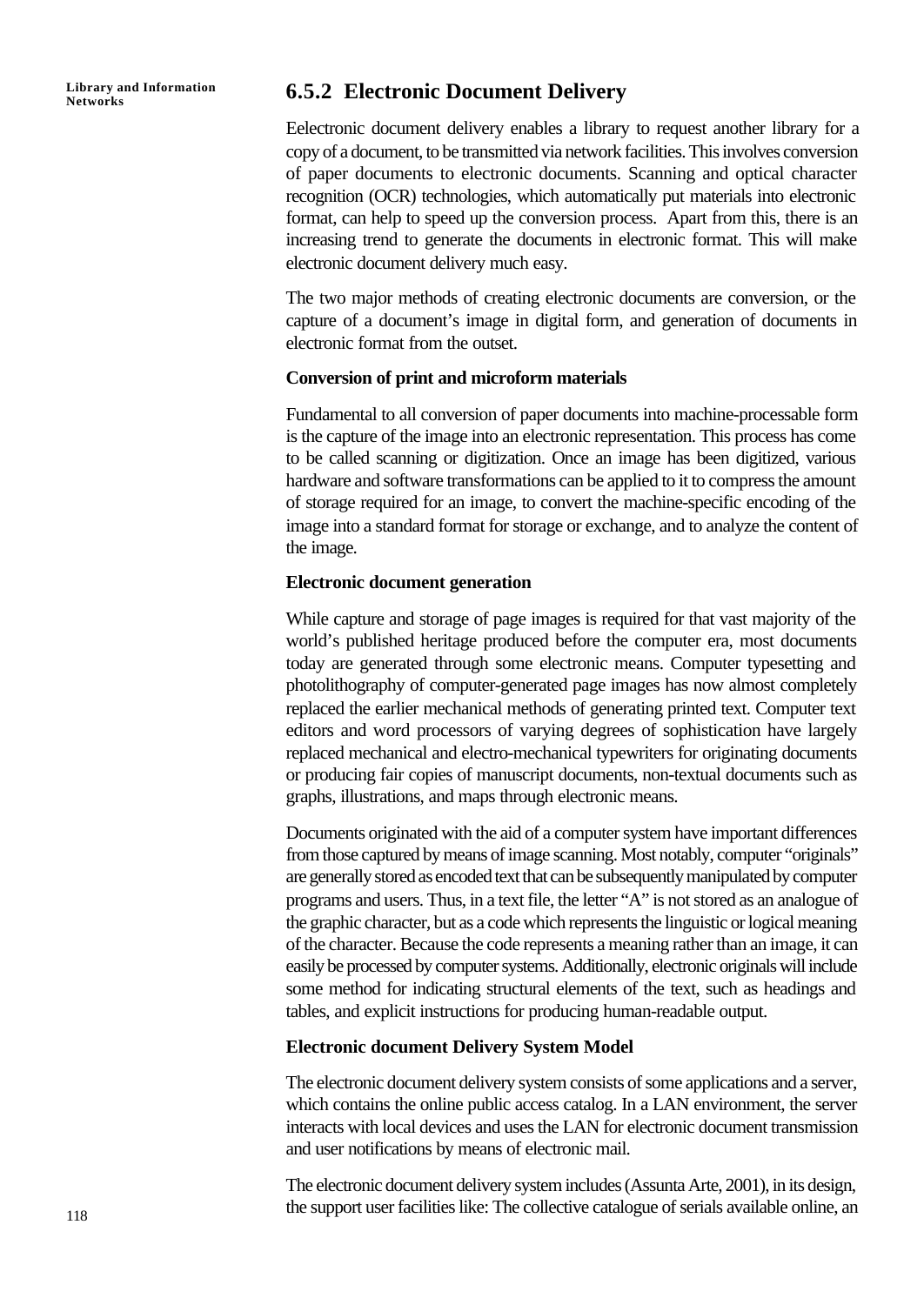alpha station running the unix operating system for file transmission, an electronic Resource Sharing mail module to communicate requests, a scanner to transfer images into files, a power PC Macintosh 76000, and a laser writer 16/600 PS.

The phases involved in electronic document delivery developed as a model are given below.

#### **Request management**

The server receives requests from local and remote users by electronic mail in conformity with IFLA recommendations. Requests are stored in a database on unix server. The request on the web form allows the user to send single requests. This web form can be used by the users as regular requesting method or as an alternative to ordering known items from other sources, such as the online public access catalogue.

The method used to accept applications is through in-person, Internet web pages, and e-mail. E-mail is the method of choice for bringing to people's attention information, i.e., immediate or "one time use" in nature. For example, when we want to advertise certain new additions/acquisitions picked up from web surfing. It is particularly successful because requests can be made electronically without users having to come to the library and filling in a form. Users increasingly want to order material via their PCs and have it delivered to their desks. Applications can easily be written and sent to the library staff, so that requests can be received, processed and satisfied without human intervention.

#### **Document production**

The majority of new networked e-journals and many other electronic serials are delivered via the web and are currently based on an HTML (hyper text Markup Language) backbone linking articles either in HTML or different formats viz., PDF, RTF, LaTeX, SGML etc. The best among the formats which can take care of physical, mathematical, and chemical symbols is PDF format. The preparation of a document consists of scanning of journal articles, with Adobe acrobat capture and saving the files in PDF format. Storage of documents scanned is done on a server to be distributed to its destination.

#### **Document transmission**

The documents generated by the scanner are sent by e-mail, in 24-48 hours to the destination. The introduction of an electronic document delivery system for forwarding requests by e-mail reduces the waiting time. Libraries have to shift from manual to electronic service as the user and the other library needs the document in less time. When users submit a request they are interested in receiving articles within 24 hours as direct personal delivery, i.e., via e-mail or fax without a visit to the library or in case of other cities without waiting for post. Electronic formats largely satisfy the users concerned with a good quality, clear copy of the requested article.

## **6.6 INTER-LIBRARY LOAN STANDARDS**

## **6.6.1 The ISO Inter-library Loan Protocol Standard**

The inter-library loan protocol was approved as an International Standard in 1991 by the International Organization for Standardization (ISO) after several years of international consultations and reviews. The standard itself is made up of two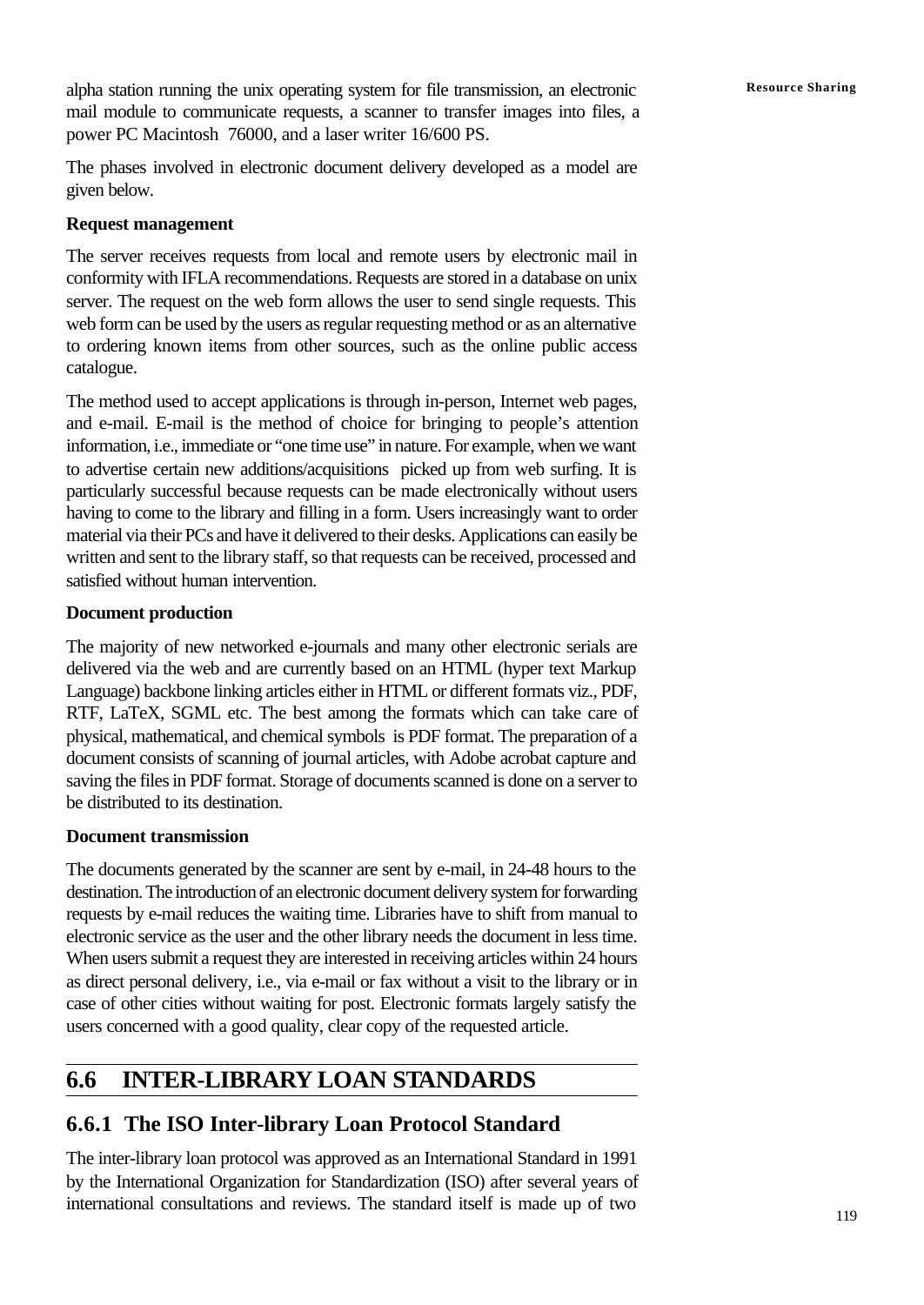documents which have ISO standard numbers assigned to them: ISO 10160 for the Inter-library Loan Application Service Definition and ISO 10161 for the Inter-library Loan Application Protocol Specification.

The Inter-library Loan Protocol Standard is the international library community's response to ILL communication barriers resulting from the proliferation of incompatible ILL messaging systems. A variety of North American and European ILL systems have been developed for different hardware and software environments with each system supporting a unique set of messages and message formats. The different messages produced by these systems have made their exchange between disparate ILL systems impossible without elaborate conversion activity.

The inter-library loan protocol is a communication standard which permits the exchange of ILL messages between systems that use different hardware and software by defining a standard set of messages and message formats. It also specifies transaction states to define each stage of an ILL transaction. The implementation of the standard not only enables the exchange of ILL messages between dissimilar systems but also provides a mechanism for the control and management of ILL transactions for both lending and borrowing.

Much of what goes on in the protocol is hidden from the user by the application and the user interface. The amount and way ILL information is presented to the user is dependent on the design of the ILL system. It is therefore possible to build ILL systems to meet local processing or operational requirements; the only common feature of these systems would be the ILL protocol module.

#### **ILL Protocol Features**

The Inter-library Loan Protocol Standard is very rich in features and capabilities, thanks in large part to international participation in its development. For discussion on standards for ILL/DD, the most relevant features of the ILL protocol are described under the headings: protocol services and messages, transaction states, data elements, transaction types and transaction management information.

#### **ILL Protocol Standard Summary**

The ILL protocol is a communication standard involving the invocation of protocol services within a local system and the transmission of optional messages between two or more systems representing the transaction partners. The ILL protocol provides a wide range of services and options to meet the needs of most ILL/DD scenarios. Although it is separate from any searching application, the ILL protocol is an important component within the greater information retrieval process. In an attempt to keep pace with a rapidly evolving technological and service environment, it is constantly being examined for possible additions.

### **6.6.2 ILL-Code**

This model national code for inter-library loan and document supply was first established in 1983 by the IFLA Office for International Lending (OIL). It has been fully updated and revised by OIL and the IFLA Section on Document Delivery and Interlending in 2000. It is recommended as a model for all countries that do not at present have a national code for inter-library loan, or who wish to revise existing codes.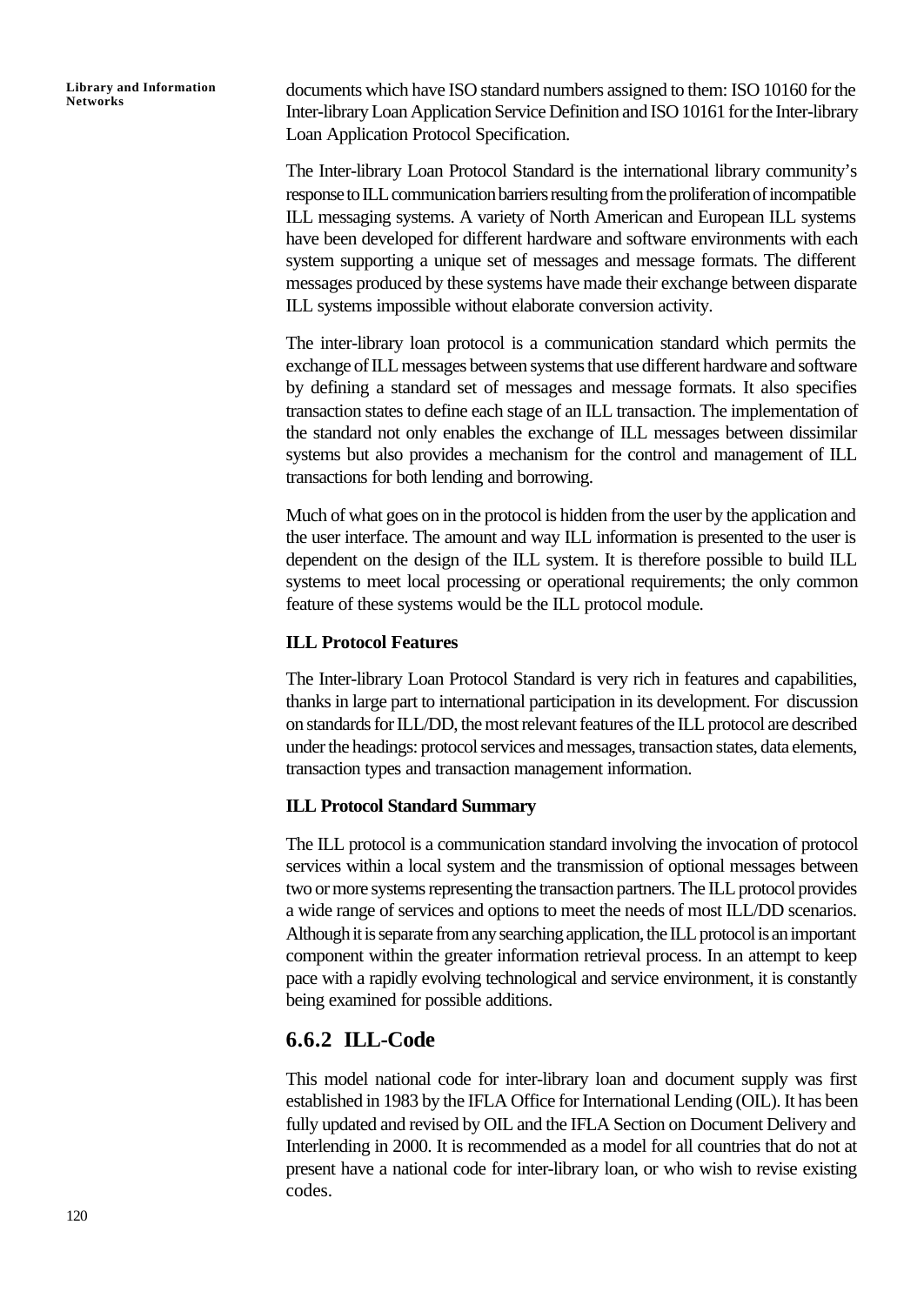If the model code cannot be adapted to any particular country's needs, the following checklist may be used as a guide to the topics that a code should cover:

- $\bullet$  definition of interlending
- a statement of any broad principles
- any other national regulations, manuals, etc, that should be known
- verification of requests
- location of required materials and/or channels to be used
- standard formats
- $\bullet$  sending the request
- treatment of requests received
- $\bullet$  supplying the item
- loan periods, return of material, renewals
- responsibility for loss or damage
- charges and payment procedures
- statistics

The object of this code is to improve efficiency by providing standard procedures for inter-library loan and document supply. It does not preclude other agreements between local or subject-related groups of libraries, nor does it apply to international lending, which is governed by the document.

### **Definition**

Interlending is the process whereby one library obtains from another, specified library material requested by its users and not available from its own stock. The requested material may be sent as a temporary loan or a substitute copy may be supplied instead.

### **Principles**

Interlending should be recognised as a vital element in making library materials available to users. Libraries are expected to acquire materials most likely to be needed by their users but should also expect to borrow material from other libraries to meet legitimate demands by users for material that is not in stock or temporarily inaccessible to the user. All libraries should publicise their interlending services to their users. In the interest of mutual support and the widest possible availability of published documents (which is in the public interest), libraries should be as liberal as possible in their interlending policies and should seek to develop and support a fast and efficient national system.

Requesting libraries should be aware of existing regulations and agreements on interlending. Supplying libraries should make available on request a statement of their interlending policy and charges.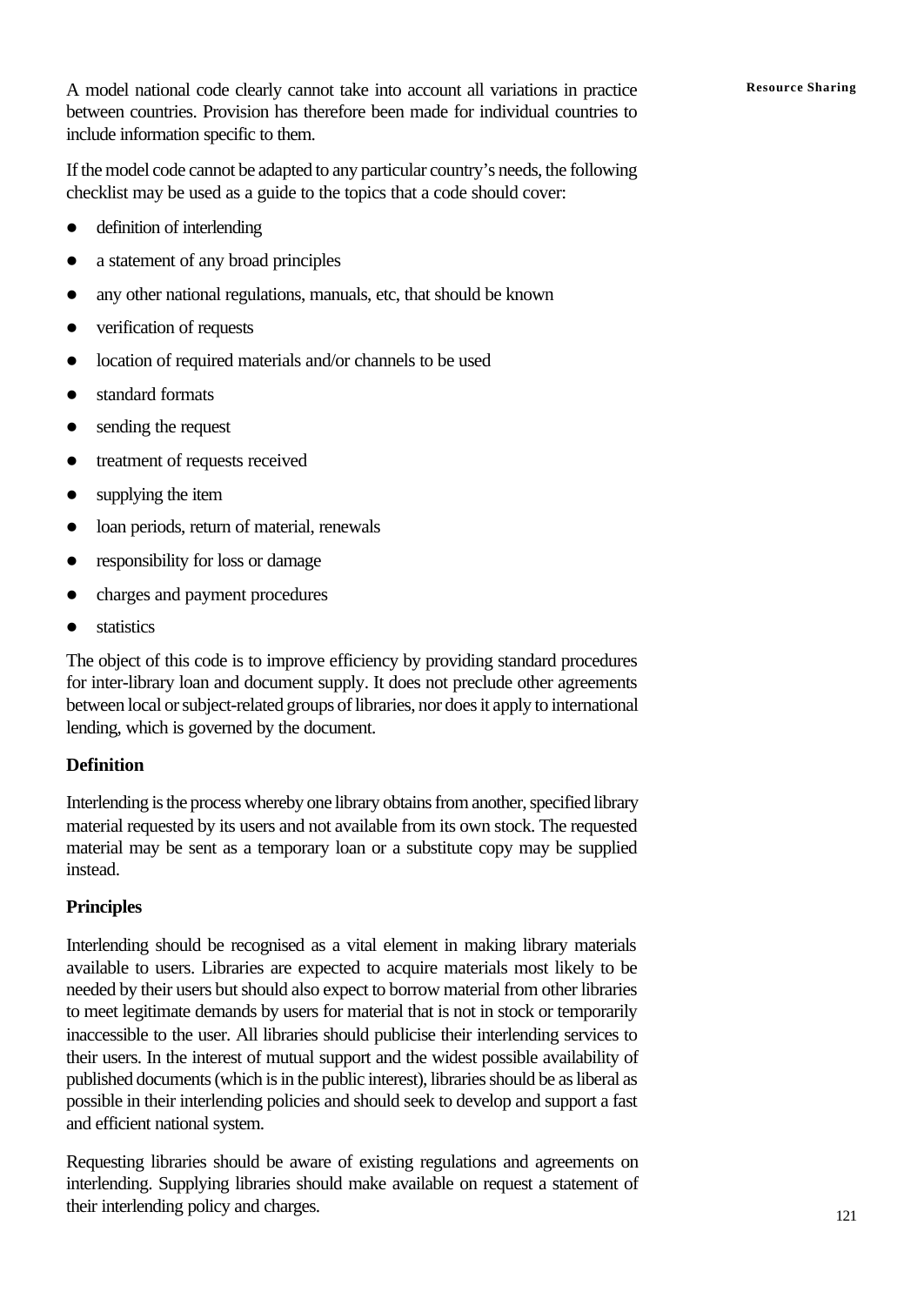Requesting libraries should be aware of their own collection development policy, as in certain circumstances, permanent acquisition of the item may be more appropriate than obtaining the item through ILL.

It is legitimate to request any kind of library material, but rare, fragile, or bulky items, or items that cannot be photocopied and are in high local demand, are less likely to be readily supplied. The supplying library has the ultimate right to decide whether to supply any requested item.

#### **Requesting**

Requests made by users should be scrutinised and despatched by the requesting library as quickly as possible: within one working day for straightforward requests and up to three working days for requests with poor bibliographic details. Where the details given by the user are incomplete or inaccurate, the requesting library should make a reasonable effort to verify the information with whatever bibliographic tools it possesses; if unsuccessful, it should state the sources tried.

Details of the requested item should be adequate for its identification by the supplying library. The exact bibliographic details required may vary from one supplying library to another, but guidelines on what elements to include can be found on the *IFLA International Request Form, in the IFLA Guidelines for sending ILL requests by email, and in the IFLA Fax Guidelines.*

Decisions on where to send requests should depend principally on the likelihood of first-time success; reapplication or circulation of requests among libraries is a principal cause of delay and high costs. If possible, a small number of regular channels should be utilised consistently. Large numbers of requests should be sent only to those libraries that are willing to accept them. Location tools, union catalogues and accessible library catalogues should be used as and where appropriate.

Standard request forms or other standard formats should be used. Where a loan, photocopy, microfilm, etc. is specifically required, this should be stated in the request.

Where copyright restrictions may apply, a declaration should be made by the requesting library that it has conformed to them.

Requests should be despatched by fast transmission methods, for example by electronic transmission, fax or the fastest regular mail service.

#### **Supplying**

Libraries receiving requests should deal with them as expeditiously as possible. When a request cannot be satisfied or if there is likely to be a serious delay in supplying, then either the requesting library should be notified immediately or, if there is a rota of locations, the request should be passed to the next location.

The supplying library should ensure that items supplied on loan are clearly marked with the name and address of the owning library, the date by which the loan is to be returned and any special conditions that apply to it. Loan periods should be adequate to allow for transmission in both directions as well as use by the borrower. Items supplied should be packaged carefully and addressed clearly, and despatched by fast postal or other delivery services.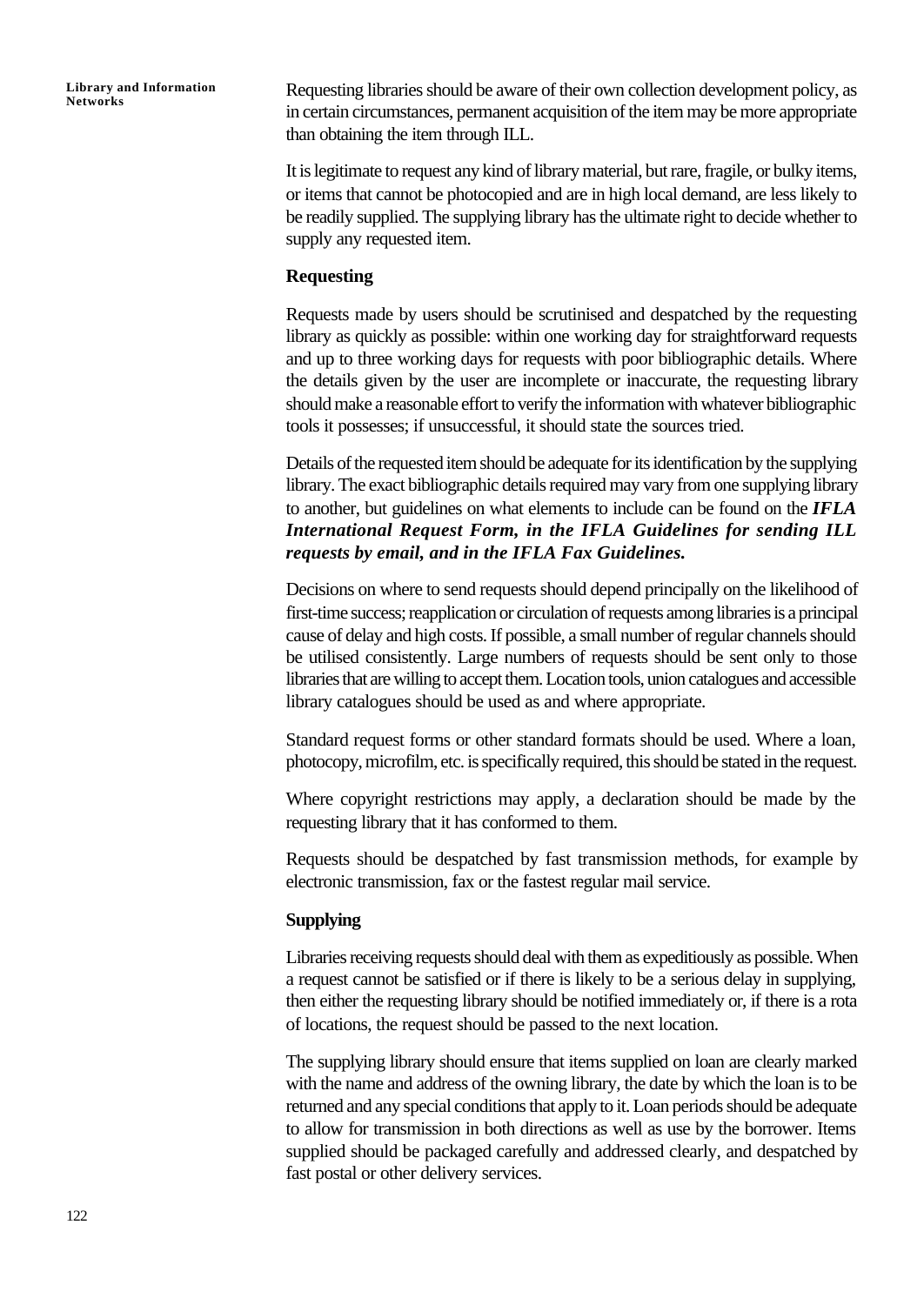### **Receipt and return Resource Sharing**

The borrowing library should take due care of material received on loan and respect any special conditions. Loans should be returned in time to arrive at the supplying library by the due date. Requests for renewals should be made well before the due date; where no response is received, the renewal may be assumed to have been granted.

Notification of receipt of an item on loan or of its return to the supplying library is not necessary, unless specifically requested.

The borrowing library is responsible for any loss or damage of material loaned to it, from the time of its despatch by the supplying library to its return there. However, supplying libraries should take the precaution of insuring any particularly valuable items before despatching them.

#### **Payment**

When the number of requests is low or the number of items supplied between libraries is roughly in balance (that is, where accounting costs would be higher than the charges levied), then inter-library payment should be waived. However, large net lenders may justifiably charge for providing interlending services. Payment procedures should be simple and efficient, for example by using flat-rate charges or by batch invoicing. Supplying libraries should make information on their payment procedures and current charges readily available to requesting libraries.

Charges made by supplying libraries should not normally be passed on by requesting libraries to individual users, although a small standard charge may be made so as to deter frivolous requests.

#### **Statistics**

Where a national body requires the submission of interlending statistics, libraries should record statistics for this purpose. Statistics elements of electronic ILL management systems should be used wherever possible, and libraries should aim to ensure consistency in type and frequency of statistics collection.

### **Self-check Exercise**

2) Discuss the role of ILL code in the Inter-library loan services.

- **Note:** 1) Write your answer in the space given below.
	- 2) Check your answer with the answer given at the end of this unit.

..................................................................................................... ..................................................................................................... ..................................................................................................... .....................................................................................................

### **6.6.3 Tools for Document Delivery - Ariel— for users of the Internet**

### **How Does Ariel Deliver?**

• Transmits over the Internet using both the FTP and MIME e-mail standards, for a whole world of easy connectivity.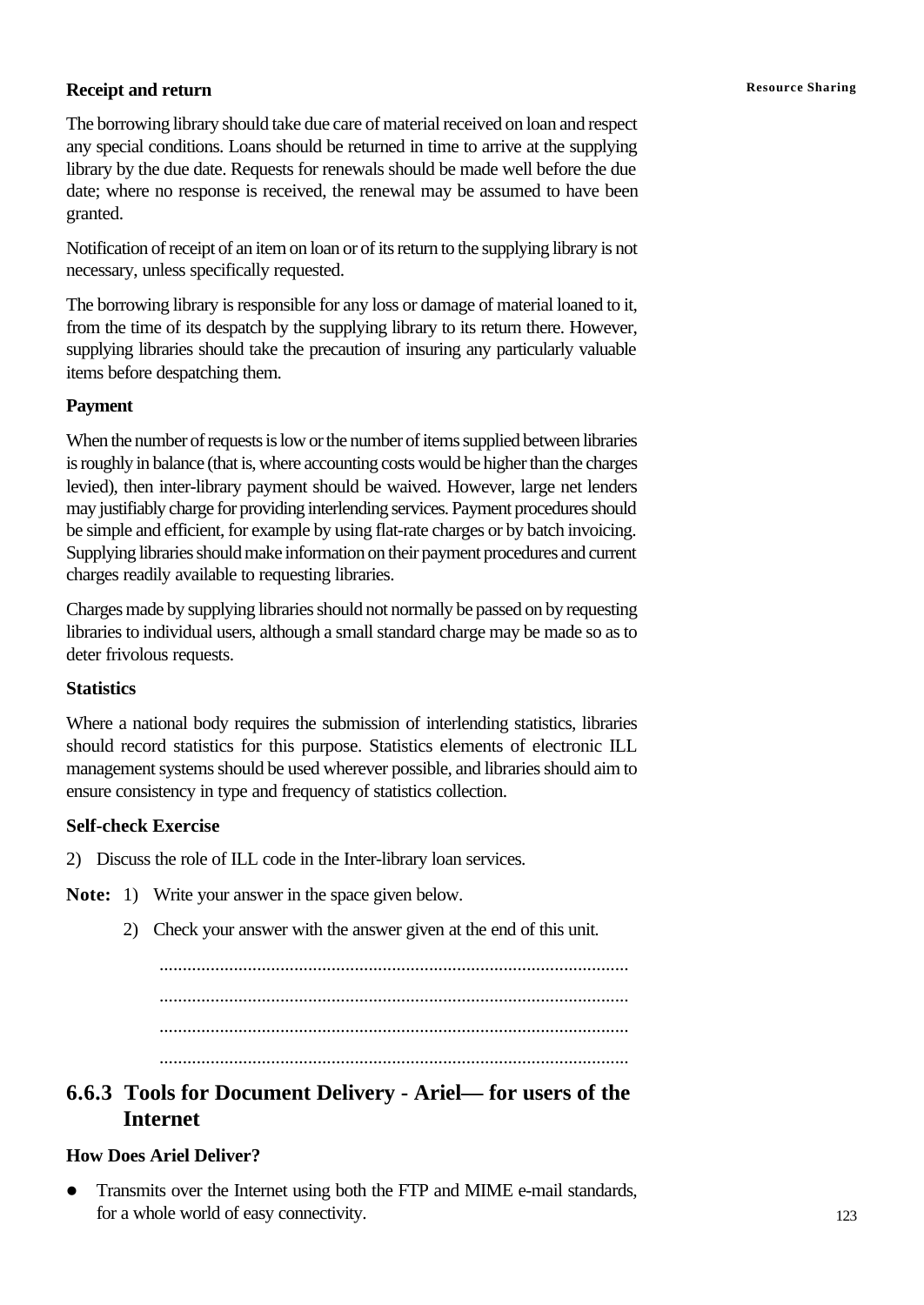- Scans and sends grayscale and colour images.
- Prints variable-resolution images on plain paper—up to 600 dots per inch.
- Lets you scan and print at letter, legal,  $11" \times 17"$ , A3, or A4 paper size, for effortless international transmissions.
- User-friendly Windows interface and online help.
- Works with a wide range of printers and scanners.
- $\bullet$  Outperforms the fax in speed, quality, reliability, and cost.

#### **The Power of FTP and E-Mail Transmissions**

Ariel allows for choice of sending and receiving documents through MIME (multipurpose Internet mail extensions) as well as FTP (Internet file transfer protocol). Like FTP, MIME enables complex documents to be transmitted and received. These include very long texts, information containing non-ASCII character sets (such as non-Latin scripts), material containing multiple fonts, images, and more.

Ariel provides the basis for librarians and information centers to excel in online document delivery—*right to the user's desktop.* A robust campus or regional delivery system of this sort requires that end users have access to MIME e-mail, enough electronic mailbox capacity, and access to TIFF viewers. RLG ( Research Libraries Group) assists librarians in locating free or shareware multipage viewers.

#### **Ariel features:**

- Has the ability to import and print documents created at any resolution.
- Incorporates an enhanced internal document viewer that enables you to preview material as you scan or receive it.
- Lets insert and delete images in scanned documents.
- Lets monitor the status of materials sent and see what is still pending receipt; see the real-time status of incoming Ariel e-mail and items sent via FTP; and set the intervals when Ariel will check for incoming items in your mailbox. And Ariel files unrelated messages (such as network messages) in a separate folder for disposal.
- Can print a range of pages or selected pages in a document to evaluate and select pertinent pages for use, without having to print or forward the entire document.
- Enables me to select and configure a scanner from the menu. It's easier to add a new scanner or switch over to another if maintenance is needed.
- Conforms to Windows application and set-up guidelines.

## **6.7 COPYRIGHT ISSUES FOR RESOURCE SHARING**

The shift from paper-based information systems to integrated electronic document delivery and resource sharing has a strong impact upon established patterns and processes associated with information production, access and distribution. While there are many issues that invariably arise during this transition, the two most important are Intellectual Property Rights (IPR) in the electronic environment and the impact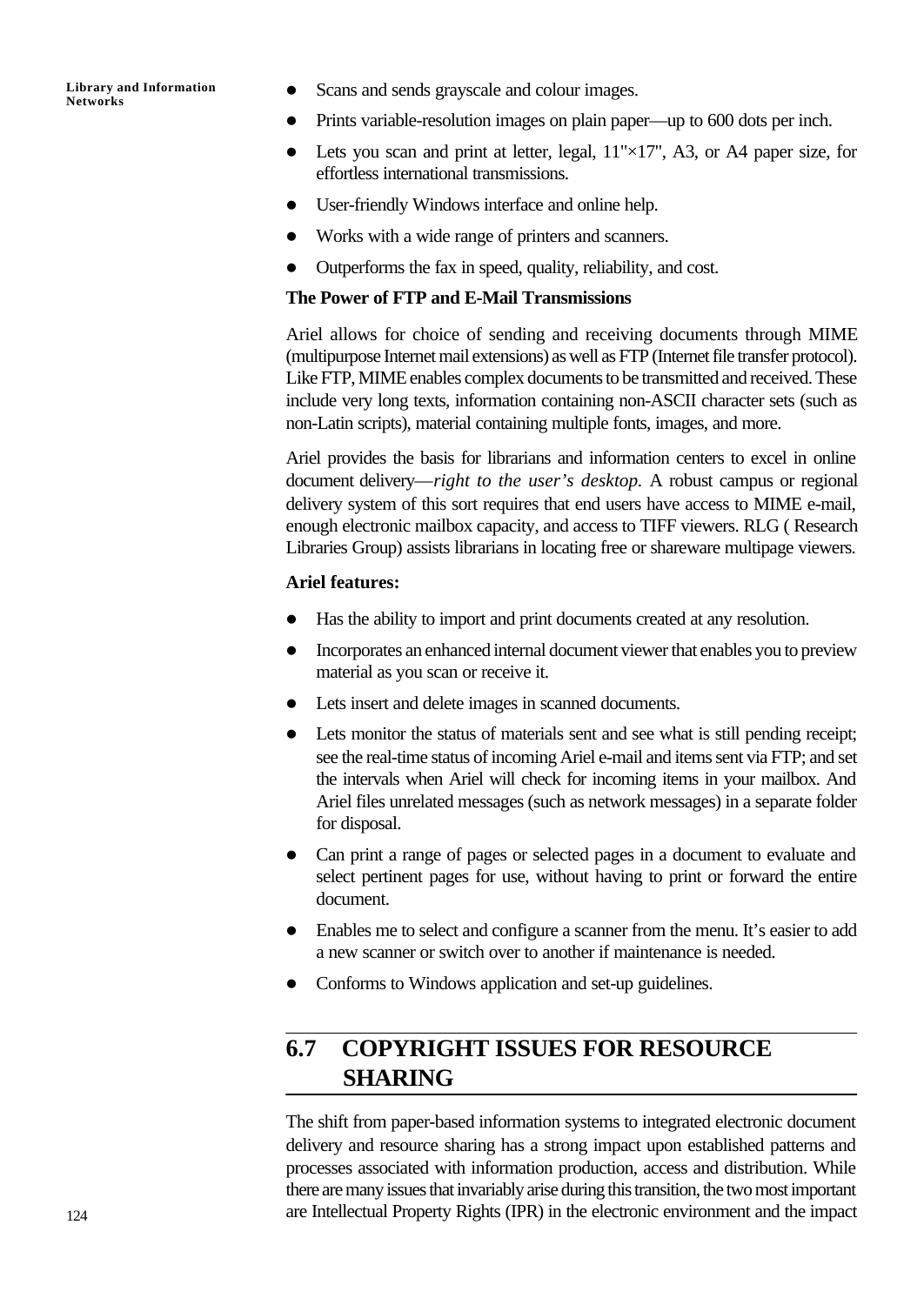upon the scholarly communication system. The issue of copyright in the electronic **Resource Sharing** environment is extremely complex and multifaceted.

Copyright, an important type of intellectual property (IP), protects the labour, skill and judgement someone - author, artist or some other creator - expends in the creation of an original piece of work. Different countries apply different tests in order for copyright to be enjoyed. In the majority of countries, copyright is an automatic right. One need not even register with any authority. The owner of copyright has the right to prevent others from copying, selling hiring out, performing, broadcasting or amending the work.

Fair dealing or fair use permits copying for certain specific purposes and under certain conditions. It is intended as defence against an infringement action, and relies on the argument that the individual made the copy or multiple copies of not too substantial a part of the literary work and would not damage the legitimate interests of the copyright owner.

#### **Electro copying, electronic copyright, multimedia networking**

Electro copying means the conversion of printed materials into machine readable form using document image processing and OCR technology. It is a violation of copyright to convert, without prior permission, items owned by third parties into machine readable form and to store them in a database. Scanning of material in preparation for sending it down a network without permission is "adaptation" of the work, and therefore infringement. Sending material via telecom network, although virtually instantaneous, is infringement. Similarly printing out copies at a remote terminal without permission is again infringement.

How can these issues be addressed?. An obvious way forward is through site licensing, although other models may develop. Site licensing pricing is typically based on the number of users, but it could be simply a fixed fee. In the case of a fee based on the number of clients, the subscriber must make annual declaration of the number of terminals used for access. There is no way the vendor can check the truthfulness of the declaration. Publishers' trade association is opposed to such an approach. The user wants a simple arrangement to avoid time wasting individual negotiations. Unless a blanket electrocopying agency develops, users will either ignore publishers or deal directly with authors. Indeed in scholarly communications, the authors may prefer to deal directly with users ignoring the publishers.

A network environment gives users access to a vast quantities and variety of material, some of it unpublished but still available for downloading and redissemination. This creates a potential conflict between the right holder's need to retain control and earn an income, and the user's right to make the use of the material. The way publishers, and other rights holders respond is bound to be varied. There is little doubt that there will be changes to the idea of publishing' ' journal' 'book' and 'article'

An electronic copyright management system (ECMS) can address these issues. One type is software that would automatically tag the document in a tamper proof fashion. This could be read by anyone to identify the original author and / or copyright owner of the material, and to identify who had made the amendments to the document. An audit trail would thus be clearly identified. Another type of ECMS is software solely to govern or control distribution of the work, which may be in printed or electronic form. This can be used to limit what can be done with the original or copy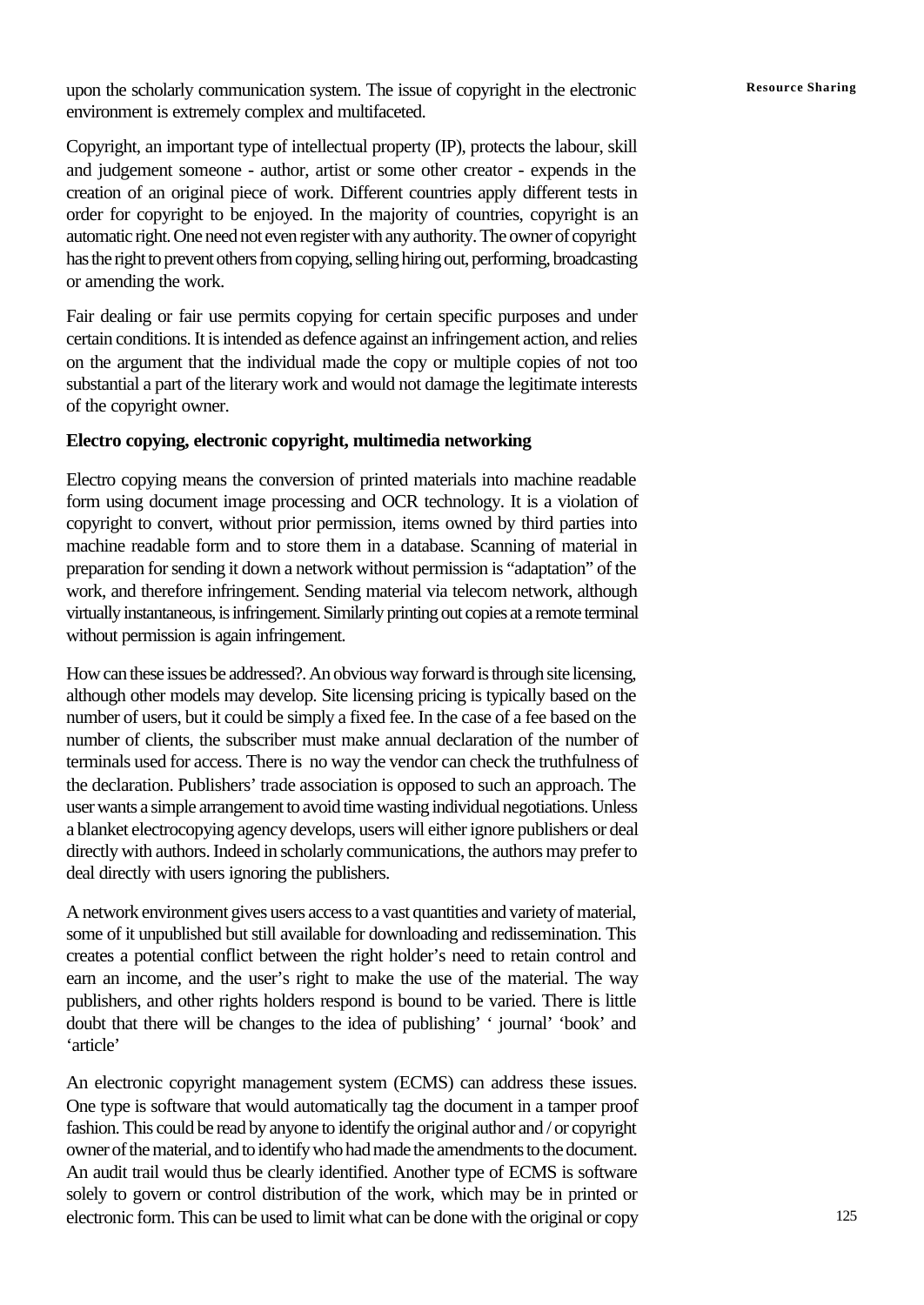of the file containing the work. It can limit the use of the file to view only. It can also limit the number of times the work can be retrieved, opened, duplicated or printed. (Oppenheim,1997)

Copyright is a central issue when considering document supply electronically because actions seen as simple in themselves are technically complex and raise many legal issues. The basic concepts of copyright law apply whatever the situation but trying to map these on to the electronic situation can be difficult. Proposals from the European Commission to change the law will make the provision of document supply services even more difficult. The use of vehicles such as the World Wide Web for delivering documents and information generally, while offering exciting opportunities, is full of obstacles.

Here is a checklist of suggested actions for copyright in networked environment:

- $\bullet$  Be aware of current and future copyright laws
- Devise a copyright policy outlining the aims and objectives of the network
- Make a decision about what content to include
- Identify who owns the copyright in protected works. Establish clearance mechanisms as necessary
- Involve legal advisors when negotiating licenses and permissions.
- Establish who will have access and for what purposes. Make a decision about network security and how copying and use will be controlled.
- Finally, think like a right holder but act like a librarian.

## **6.8 IFLA - GUIDELINES FOR RESOURCE SHARING**

The shared use of individual library collections is a necessary element of international cooperation by libraries. Just as no library can be self-sufficient in meeting all the information needs of its users, so no country can be self-sufficient. The supply of loans and copies between libraries in different countries is a valuable and necessary part of the ILL process. Since every country must determine the ways in which it conducts interlending and document supply, the following principles and guidelines have no mandatory force. However, individual countries and libraries are strongly encouraged to use these guidelines as a basis for the conduct of international lending. The principles protect the interests of all libraries, and set out the recommended practice by individual nations for document provision.

There are eight major principles, each of which is supported by a number of guidelines.

#### **Principles and Guidelines for Procedure**

1) **National responsibility:** Each country should accept responsibility for supplying copies of its own publications to any other country, by loan, photocopy or other appropriate method. This applies certainly to those published from the present date, and as far as possible retrospectively.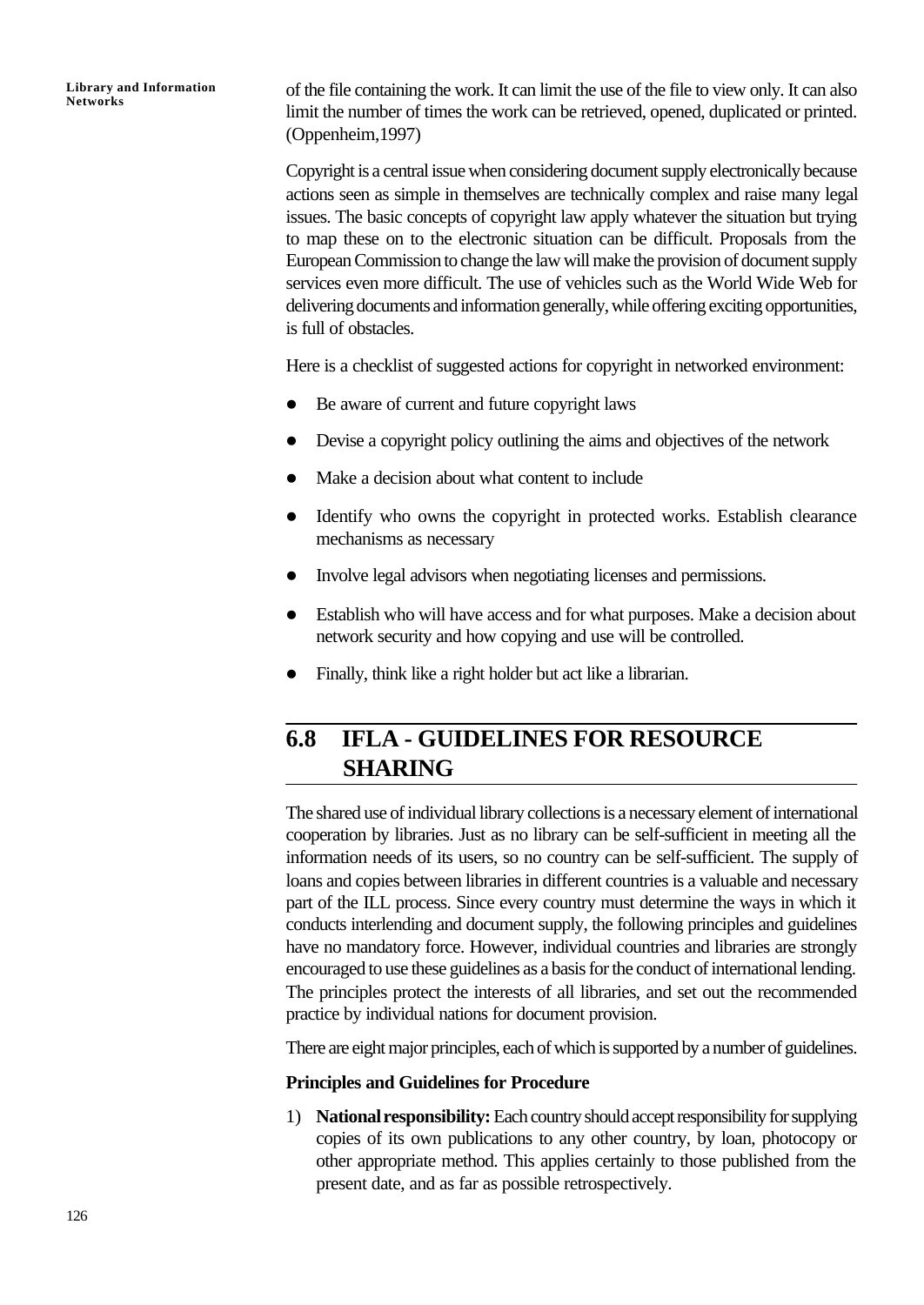- 1.1) Each country has a special responsibility to supply its own national imprints **Resource Sharing** to libraries in other countries. The concept of universal availability of published material (UAP) relies on this principle, and this responsibility should be accepted readily by all countries.
- 1.2) No country or library is under an obligation to supply a work that has been requested, but all reasonable efforts should be made to satisfy international requests.
- 1.3) Particular effort should be made to satisfy requests received from libraries in less developed countries, in support of the concept of UAP.
- 1.4) All communication should be in clear and simple language in order to avoid misunderstanding across linguistic barriers.
- 2) **National lending system:** Each country should aim to develop an efficient national lending system, since national lending systems are the essential infrastructure of international lending.
	- 2.1. Recommendations on developing efficient national lending systems are outside the scope of these guidelines, but users are referred to the *Model National Inter-library Loan Code***,** also produced by IFLA, which sets out the basic requirements of a national system.
- 3) **National policy for international lending:** Each country should have a national policy for the international lending and document delivery of its own publications. The policy should be disseminated through the national library, national library association, or other major interlending institution.
	- 3.1) Where a country has a national centre for inter-library loan and document delivery, this centre should be the main focus for the development of a national policy. Where there is no national centre, responsibility should rest clearly with the national library, a national interlending co-ordinating body, or major lending institutions.
	- 3.2) All libraries in the country involved in international lending or document delivery should be aware of, and work within, the national policy.
	- 3.3) The national policy for international lending should be made available to all libraries outside the country, via the national library or other lending institutions, or by other individual libraries that receive international interlending requests. Similarly, all major libraries should make available to requesting libraries their own policy on handling international requests.
	- 3.4) The national policy should indicate whether outgoing requests should be sent via the national centre where one exists, and whether individual libraries may send requests direct to supplying libraries outside the country.
	- 3.5) Similarly, the national policy should make clear whether incoming requests should go via the national centre (where one exists), and to what extent individual libraries should accept and satisfy international requests. The IFLA publications *Guide to Centres of International Lending* and *Guide to Centres of International Document Delivery* list institutions to be contacted in the first instance, if in doubt.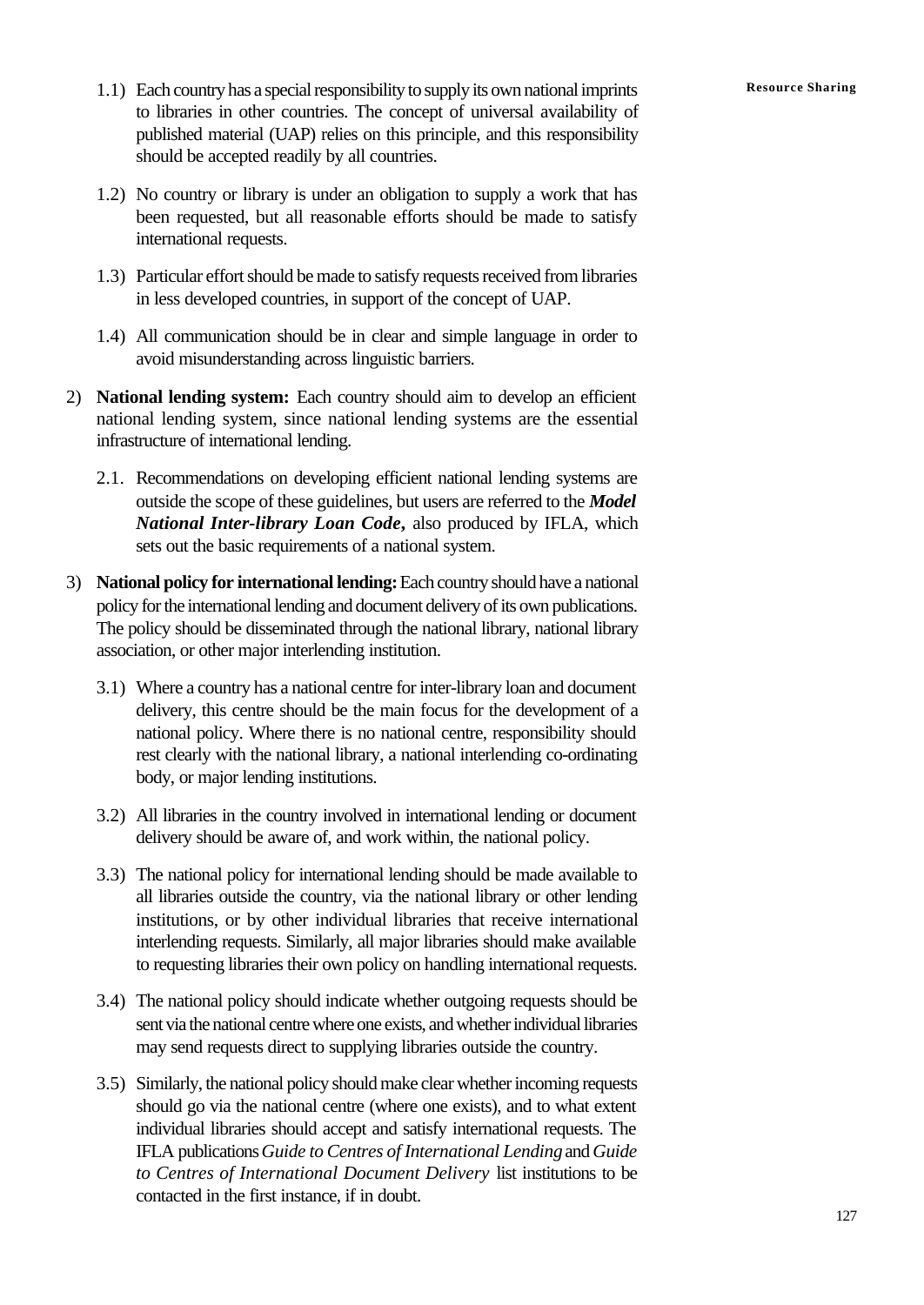- 3.6) All libraries within the country should aim to handle requests from other countries in a consistent manner, in order to offer a clear and effective service for international requests.
- 4) **Sending the request:** Supplying libraries should accept requests submitted in any format wherever possible. Requesting libraries should be aware that not all formats will be accepted by all supplying libraries. Accuracy should be ensured at all points in the request process.
	- 4.1) The requesting library should endeavour to use electronic ILL request facilities whenever these are provided.
	- 4.2) Requests submitted by e-mail, fax, or other fast methods should conform to agreed standards, such as the *IFLA Guidelines for Email Requests* the *IFLA Fax Guidelines,* or the ISO ILL Protocol, if appropriate.
	- 4.3) Requests using paper forms should be on *IFLA Request Forms***,** or on other forms authorised by IFLA.
	- 4.4) Where the loan of an original or a specific type of copy is essential, this should be stated on the request.
	- 4.5) Where the loan of an original is required, reasonable effort should be made to ensure that no copy is available in the requesting library's own country before a request is sent abroad.
	- 4.6) Incomplete or inaccurate requests cause delays and may have to be returned for further checking. It is the responsibility of the requesting library to verify, and where necessary complete the bibliographic details of the item requested to the best of its ability.
- 5) **Supplying the item:** The decision whether to supply a substitute copy or to loan the original rests with the supplying library. Each country should be sympathetic to the requesting library's ability to access the supplied format.
	- 5.1) The supplying library should send the item or provide a response as quickly as possible and by the fastest available method.
	- 5.2) Items should be sent direct to the requesting library, except where it is specifically stated that they must be sent to a national centre.
	- 5.3) All items lent should be clearly marked with the name of the owning library.
	- 5.4) The supplying library should be as generous as possible in setting the due date for the return of loaned items, taking into account the time required for postal delivery and return of the item.
	- 5.5) Where an item cannot be supplied, the reason for non-supply should be given as clearly and as fully as possible. *The IFLA multilingual list of ILL Response Codes* should be used for this purpose
- 6) **Copyright :** Due regard must be given to the copyright laws of the supplying country. While material requested on international ILL may often fall within 'fair use' or 'fair dealing' provision, responsibility rests with the supplying library to inform the requesting library of any copyright restrictions which might apply.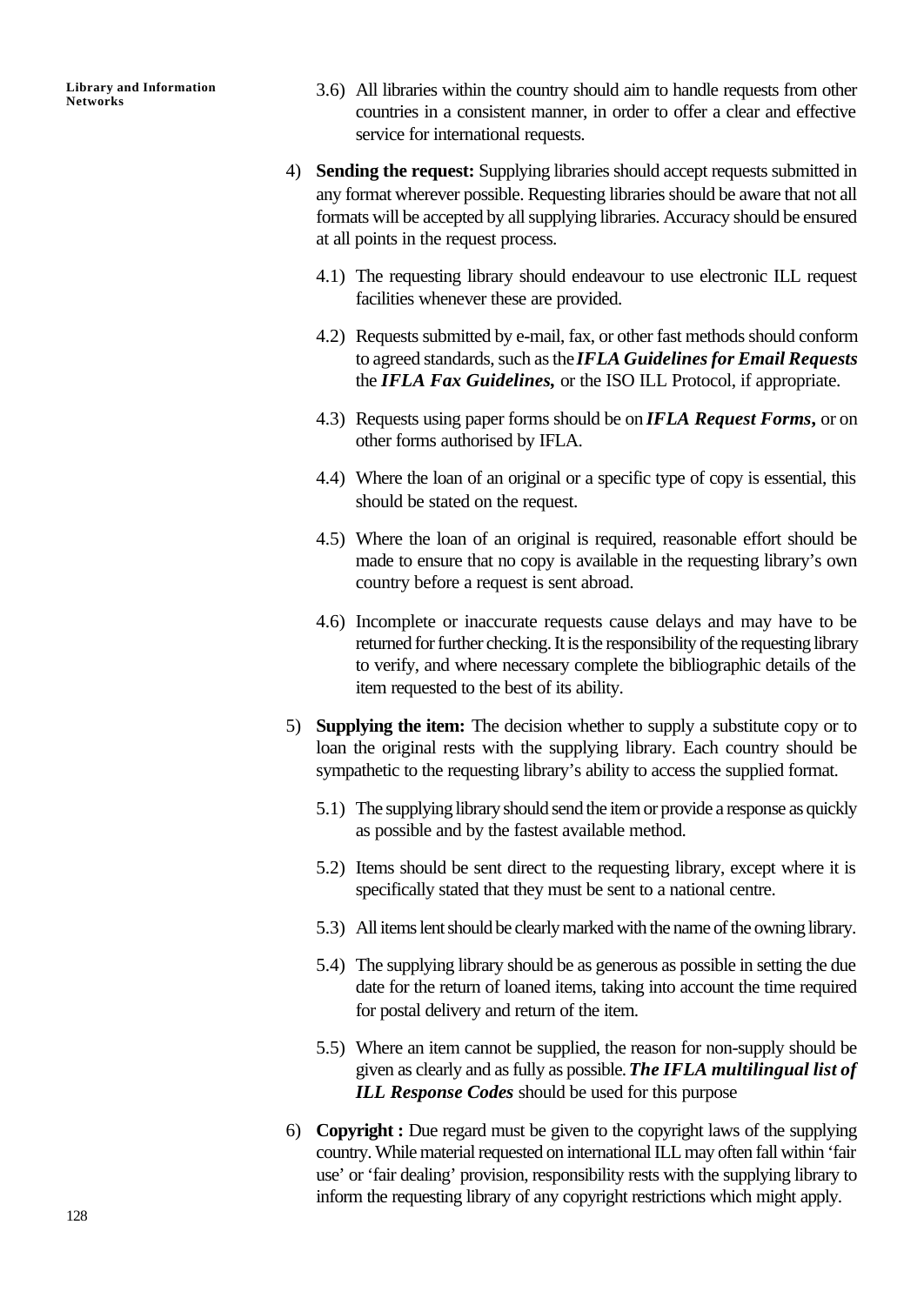- 6.1) These guidelines relating to copyright and international lending support **Resource Sharing** the *IFLA Position Statement on Copyright in the Digital Environment***.** Libraries should be aware of this position statement.
- 6.2) Each supplying library should be aware of, and work within, the copyright laws of its own country. In addition, the supplying library should ensure that relevant copyright information is made available and communicated to requesting libraries.
- 6.3) Lending, and limited copying for purposes such as research or private study, are usually exceptions within national copyright legislation.
- 6.4) The requesting library should pay due regard to the copyright laws of the supplying library's country.
- 6.5) Each supplying library must abide by any licenses agreed to by their organisation, which may have some restrictions on the use of electronic resources for ILL transactions.
- 6.6) Libraries should be aware of the *IFLA Licensing Principles* when considering ILL from licensed sources.
- 6.7) The supplying library is not obliged to participate in services which enable copyright fee-paid copies to be supplied.
- 7) **Responsibility for loaned material:** The requesting library assumes responsibility for borrowed materials from the time the material leaves the supplying library until it is safely received back. Fast secure methods should be used for supplying and returning items.
	- 7.1) Loans should be packaged and labelled by both the supplying and requesting libraries to ensure that they conform to customs requirements. It is the responsibility of both the requesting and supplying libraries to ensure that they are aware of current customs regulations with respect to the international loan of items.
	- 7.2) Original documents, when received by the requesting library, must be used in accordance with its normal regulations unless the supplying library stipulates certain conditions.
	- 7.3) It is the responsibility of the requesting library to ensure that the item is securely packaged, clearly labelled and adequately insured for its return.
	- 7.4) Items should be returned by the fastest service reasonably available to the requester. Airmail should be used whenever possible.
	- 7.5) From the moment a library despatches an item to a requesting library until it returns, the requesting library is responsible for any loss or damage incurred. The requesting library is responsible for replacing the item, or for paying the supplying library the full estimated cost of any such loss or damage, including where requested, any administrative costs involved.
	- 7.6) The requesting library should request renewal of the loan period well before the due date. Where no response is received, the renewal may be assumed to have been granted. If renewal is known to be unavailable on an item loaned abroad, this should be communicated to the requesting library at the time of delivery of the item.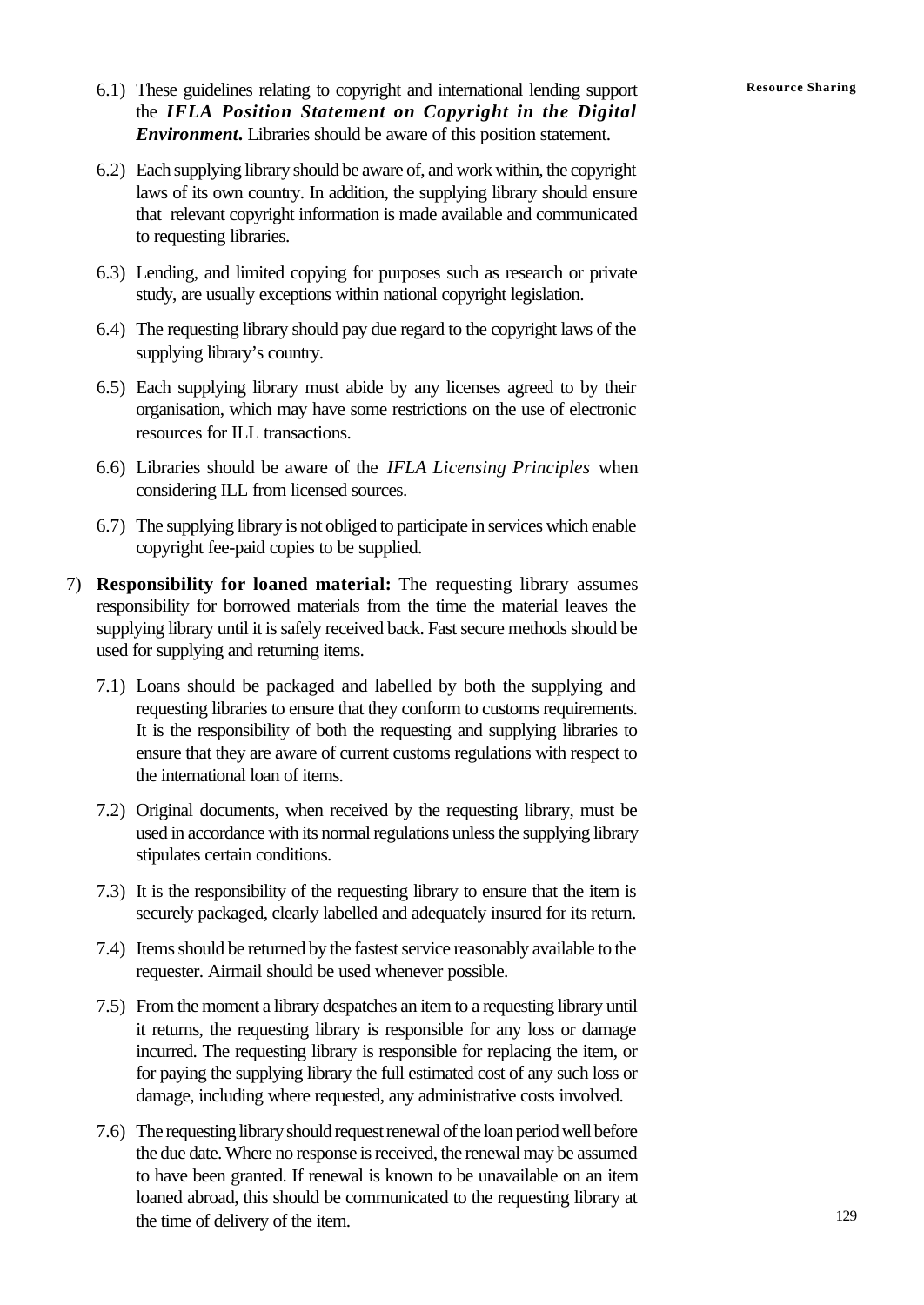- 8) **Charges and payments:** The decision whether to charge a fee for transactions rests with the individual library. Where such a charge is made, the library should endeavour to keep the mechanism for charging and payment as simple as possible.
	- 8.1) Transaction charges may be made or waived according to agreements between the two libraries involved.
	- 8.2) Requesting libraries should indicate their willingness (or otherwise) to pay a fee (and the maximum amount they are willing to pay) at the time of making the request. If the charges are greater than the maximum cost, the supplying library is not required to fulfill the request.
	- 8.3) Both supplying and requesting libraries must be aware of possible requirements under national copyright law which relate to making a charge for copies supplied.
	- 8.4) Suggested simplified payment methods

#### **Self-check Exercise**

- 3) What are the international guidelines for Document Delivery and Inter-library loan services?
- **Note:** 1) Write your answer in the space given below.
	- 2) Check your answer with the answer given at the end of this unit.

..................................................................................................... ..................................................................................................... ..................................................................................................... ..................................................................................................... .....................................................................................................

## **6.9 SUMMARY**

The voluminous growth of published documents in the recent past, increasing cost of information sources, technological advancements that offer newer methods of information processing, retrieval and dissemination call for the concept of resource sharing. Over the last two decades libraries have felt the impact of information technology that has been effecting the structure of the services to a great extent. The various methods and tools for document delivery and inter library loan have given a way for improved services to the patrons. The international guidelines discussed in the unit will help the libraries to implement standards to meet the requirement of their users. The copyright issues in the electronic environment have to be looked into.

## **6.10 ANSWERS TO SELF CHECK EXERCISES**

1) The objective of the resource sharing model is to have a cooperative network at the national, regional or at local level. Its activities are directed towards promoting cooperative endeavours in resource development and utilization, with a view to organising library services at the macro level with an economical cost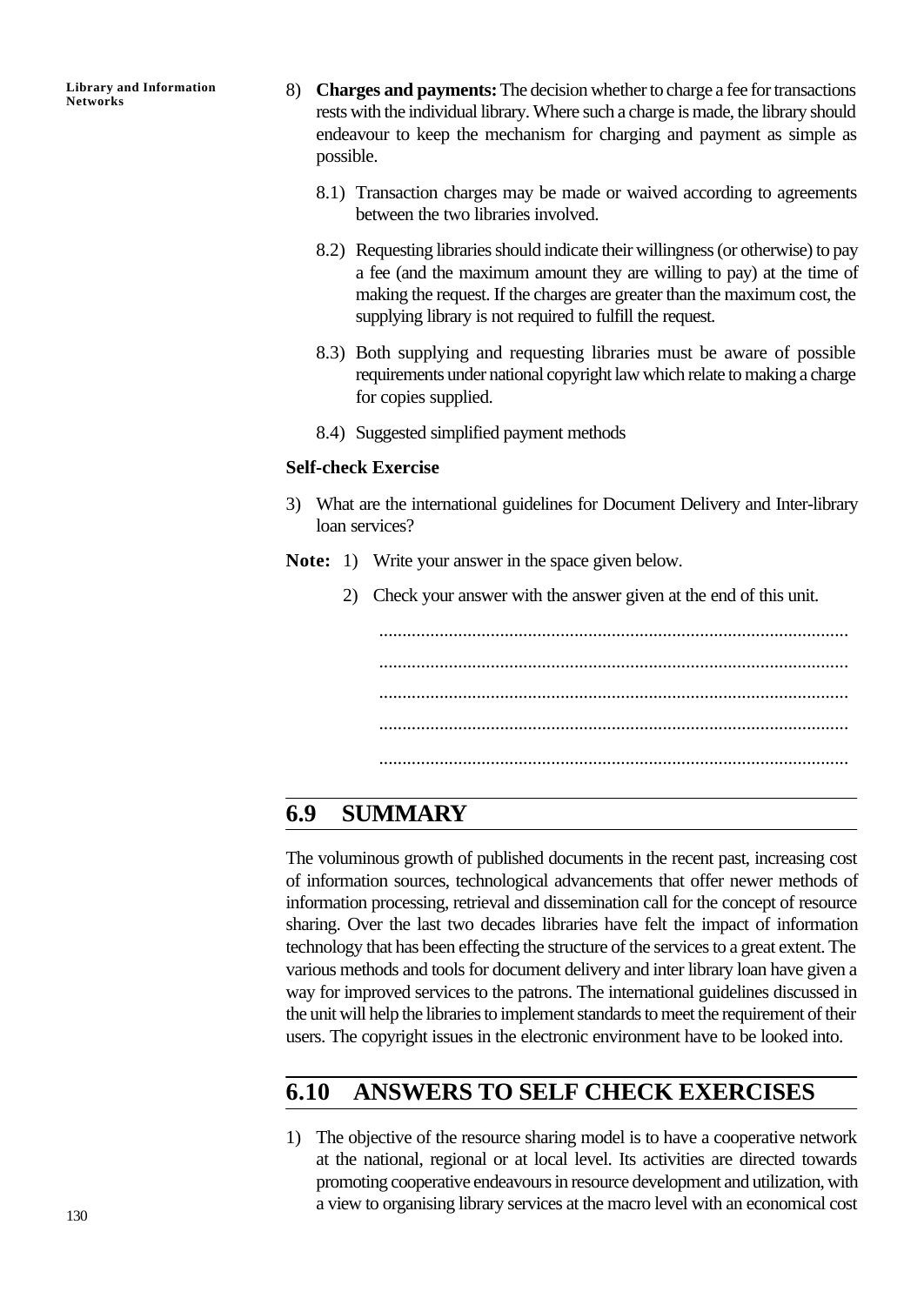for maximum benefit. With the resource sharing model, libraries are expected Resource Sharing to coordinate their activities to avoid duplication to the extent possible. The ultimate aim is to offer speedy and efficient services to users, academics and researchers of the institutions. Resource sharing also encourages the participants to pool and share resources so that a usable and exhaustive knowledge resource base required in the field of interest and related areas is built up and the limited funds are thus made to go a long way. Various services, viz., Catalogue-based services, Database services, Document Supply, Collection development – Acquisition, Communication-based Services, etc can be enhanced using the resource sharing network.

Components of resource sharing network include: hardware at the participating libraries, different types of software, use of standards in information handling, communication, application software and hardware.

2) The object of ILL code is to improve efficiency by providing standard procedures for interlibrary loan and document supply. Interlending is the process whereby one library obtains from another specified library material requested by its users and not available from its own stock. The requested material may be sent as a temporary loan or a substitute copy may be supplied instead. Libraries are expected to acquire materials most likely to be needed by their users but should also expect to borrow material from other libraries to meet legitimate demands by users for material that is not in stock or temporarily inaccessible to the user. All libraries should publicise their interlending services to their users, in the interest of mutual support and the widest possible availability of published documents.

Requesting libraries should be aware of existing regulations and agreements on interlending. Supplying libraries should make available on request a statement of their interlending policy and charges. Requesting libraries should be aware of their own collection development policy, as in certain circumstances permanent acquisition of the item may be more appropriate than obtaining the item through ILL.

Standard request forms or other standard formats should be used. Where a loan, photocopy, microfilm, etc is specifically required, this should be stated in the request. Where a national body requires the submission of interlending statistics, libraries should record statistics for this purpose. Statistics elements of electronic ILL management systems should be used wherever possible, and libraries should aim to ensure consistency in type and frequency of statistics collection.

3) There are a number of guidelines given by various international organisations such as International Federation of Library Associations and Institutions (IFLA), the American Library Association (ALA), Interlibrary Loan Code for the United States, 2001Guidelines from the Association of College and Research Libraries (ARL), Guidelines for the Loan of Rare and Unique Materials, Guidelines on Shipping Inter-library Loan Materials from the U.S. to Canada.

The shared use of individual library collections is a necessary element of international cooperation by libraries. Just as no library can be self-sufficient in meeting all the information needs of its users, so no country can be self-sufficient. The supply of loans and copies between libraries in different countries is a valuable and necessary part of the ILL process. There are eight major principles, each of which is supported by a number of guidelines.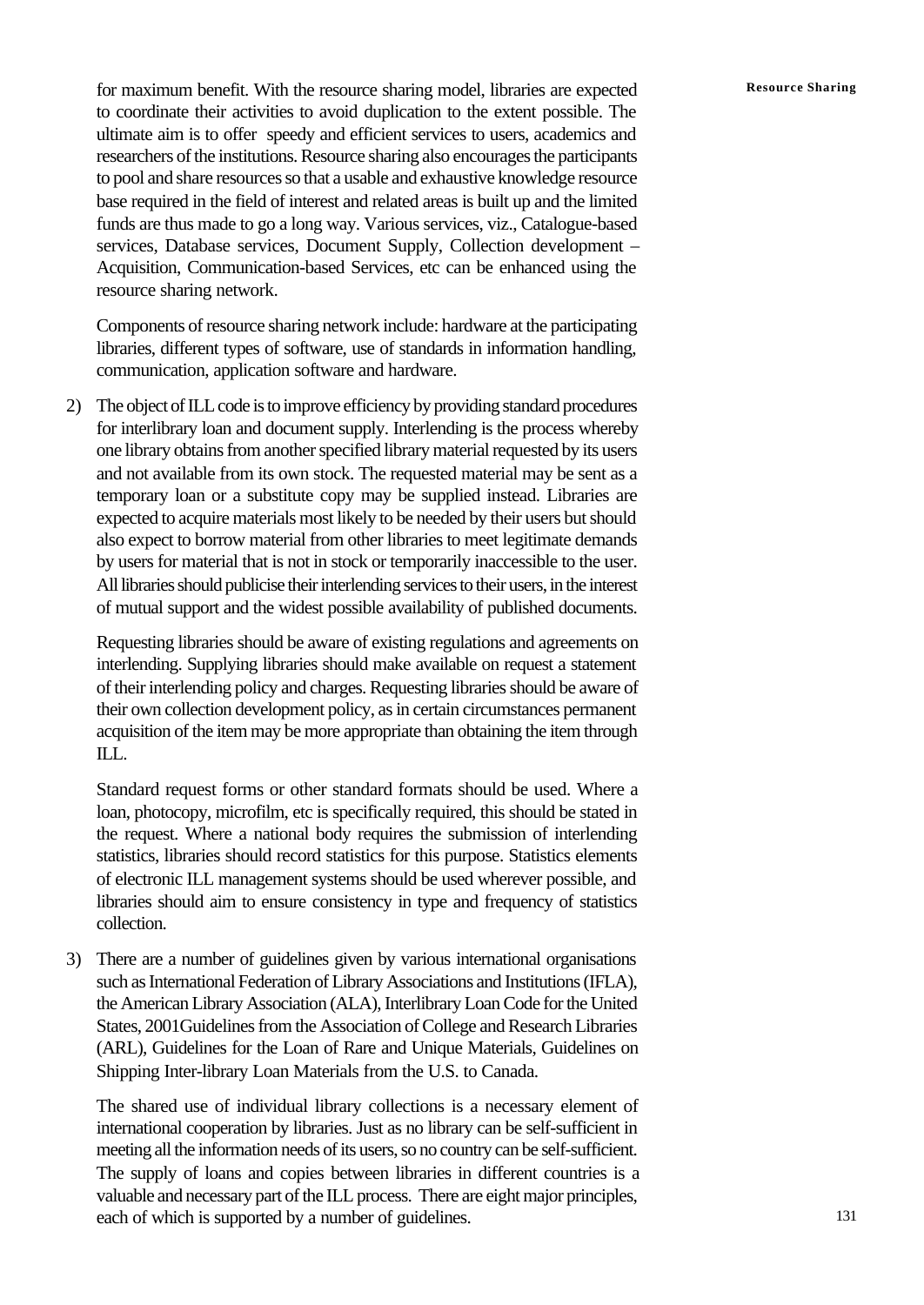Principles and Guidelines for Procedure given by IFLA include: National responsibility, National lending system, National policy for international lending, Sending the request, Supplying the item, Copyright, Responsibility for loaned material, Charges and payments.

## **6.11 KEYWORDS**

| <b>Document Delivery</b>           |                  | This term is commonly used to refer to the<br>complete process of supplying a document to<br>its ultimate user, including formulating and issuing<br>the request, as well as managing the physical or<br>electronic delivery of the document.                                                                                                                                                                                                                                                          |
|------------------------------------|------------------|--------------------------------------------------------------------------------------------------------------------------------------------------------------------------------------------------------------------------------------------------------------------------------------------------------------------------------------------------------------------------------------------------------------------------------------------------------------------------------------------------------|
| <b>Inter-library Loan</b>          |                  | An arrangement by which a library can make a<br>document that is not in its own collection<br>available to its patron by temporarily acquiring<br>it from a library that does own it.                                                                                                                                                                                                                                                                                                                  |
| <b>Inter-library Loan Protocol</b> | $\ddot{\bullet}$ | The international standards for inter-library loan:<br>ISO 10160 and 10161. These are OSI (Open<br>Systems Interconnection) standards for<br>intersystem communication for ILL. The<br>international standards are in two parts, a service<br>definition (ISO 10160) that defines the ILL<br>services made available to applications using<br>the protocol and a protocol specification (ISO<br>10161) that specifies the content of protocol<br>messages and procedural rules for exchanging<br>them. |
| <b>Protocol</b>                    |                  | Used here to refer to a communications<br>protocol, which is a set of agreed rules and<br>procedures governing the form and content of<br>data communications to allow interoperation to<br>take place between different, and possibly<br>mutually incompatible, systems.                                                                                                                                                                                                                              |
| Copyright                          |                  | Copyright is a right of intellectual property,<br>whereby authors obtain, for a limited time,<br>certain exclusive rights to their works.                                                                                                                                                                                                                                                                                                                                                              |
| <b>HTML</b>                        |                  | Hypertext Markup Language. A standardized<br>language of computer code, imbedded in<br>"source" documents behind all Web documents,<br>containing the textual content, images, links to<br>other documents and formatting instructions for<br>display on the screen.                                                                                                                                                                                                                                   |
| <b>Electronic Mail (E-mail)</b>    |                  | The use of a network to transmit text messages,<br>and reports. Users can send a message to one<br>or more individual users, to a predefined group,<br>or to all users on a system. When you receive a<br>message, you can read, print, forward, answer,<br>or delete it.                                                                                                                                                                                                                              |